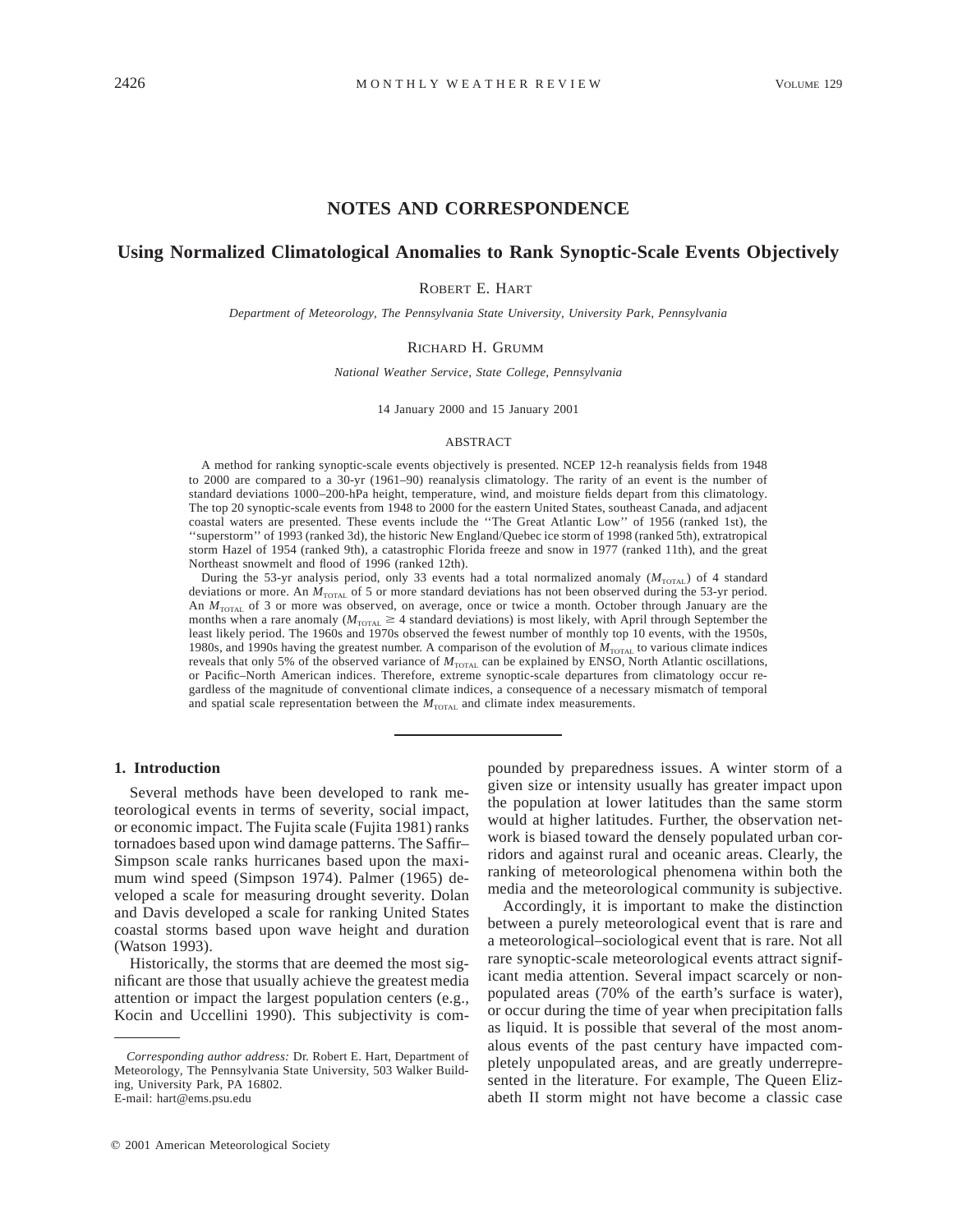TABLE 1. Pressure levels at which NCEP reanalysis data are available.

| Level<br>(hPa) | Height | Temperature | Wind | Specific<br>humidity |
|----------------|--------|-------------|------|----------------------|
| 1000           |        |             |      |                      |
| 925            |        |             |      |                      |
| 850            |        |             |      |                      |
| 700            |        |             |      |                      |
| 600            |        |             |      |                      |
| 500            |        |             |      |                      |
| 400            |        |             |      |                      |
| 300            |        |             |      |                      |
| 250            |        |             |      |                      |
| 200            |        |             |      |                      |

study (Anthes et al. 1983; Gyakum 1983a,b, 1991; Uccellini 1986) had it not struck the ship. However, since the most baroclinically active regions of the world (Sanders and Gyakum 1980; Hoskins and Valdes 1990) are located near populated coastal areas, it is likely that most (but not all) extreme events during the past century *have* been observed if not documented.

In this paper, a simple yet comprehensive method is proposed for *objectively* ranking synoptic-scale events from a purely meteorological and climatological perspective. The philosophy behind this method is that the more unusual (with respect to the local climate) a cyclone, cold outbreak, heat wave, or flood of a given intensity is, the higher ranked it must be. The highest ranked events are those that represent the greatest departures from climatology for that locale and time of year. This method not only minimizes the biases discussed earlier, but also accounts for the typical synopticscale variability throughout the year. Therefore, a 970 hPa April cyclone will be higher ranked than a 970-hPa January cyclone in the same location.

The second goal of this paper is to examine the temporal distribution of these objectively ranked events. When are these extreme anomalies typically found and how does their distribution change throughout the year, from year to year, or from decade to decade? One question that can be objectively addressed is whether the 1950s and 1960s were a more active time meteorologically, as conventional wisdom often suggests. Further, the relationships between occurrence of these anomalous events and climate indices, such as the North Atlantic oscillation (NAO), the Pacific–North American index (PNA), and El Niño-Southern Oscillation (ENSO), will be examined. Finally, an analysis of expected return periods for extreme events will be presented to give a temporal mindset for anomalies of various intensities.

A detailed description of the methodology is given in section 2, followed by the results of the analysis in section 3. A discussion of the application of these historical lists to forecasted future events is given in section 4 with a concluding summary given in section 5.



FIG. 1. Relative distribution of (a) 850-hPa temperature and (b) corresponding 850-hPa normalized temperature anomaly for the period 1948-2000 at 40°N, 75°W.

### **2. Methodology**

In order to derive departures from climatology for a specific event, a detailed and comprehensive climatology was developed. An overview of the datasets and definitions used in this approach are described below.

## *a. Datasets*

The National Centers for Environmental Protection (NCEP) reanalysis dataset (Kalnay et al. 1996) was used for this analysis. The global dataset has a  $2.5^{\circ} \times 2.5^{\circ}$ resolution at 17 pressure levels, extends from 1948 through December 2000, and is updated monthly. For this analysis, four basic meteorological variables from that dataset were used over the range of 1000 hPa through 300 or 200 hPa (Table 1) at 12-h intervals. The climatology (for each  $2.5^{\circ} \times 2.5^{\circ}$  grid point) was based upon the 1961–90 subset. The analysis of ranking climatological departures was performed for the entire reanalysis period, 1 January 1948 through 31 December 2000. Thus, the rankings provided in this paper represent the analysis of a 53-yr period, of which 23 years (1948–60 and 1991–2000) are therefore an independent sample from the climatological period (1961–90).

Although the data analysis and assimilation method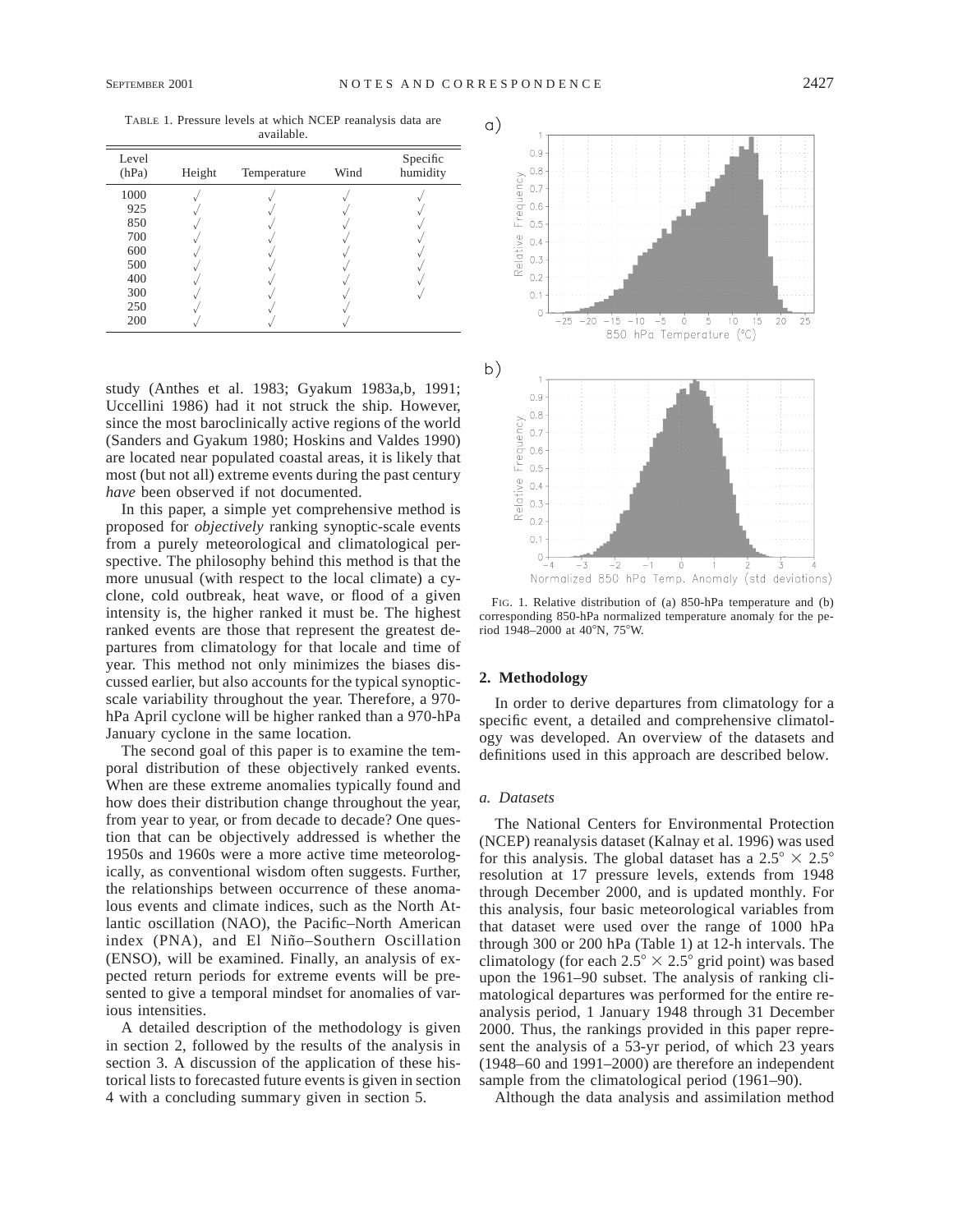

FIG. 2. Example output from the calculated climatology. (a) Mean 500-hPa height (shaded) and standard deviation (contoured) for 1 Jan. (b) Annual distribution of 500-hPa height (white line) and one standard deviation range (shading) for 40°N, 75°W.

used in the NCEP reanalysis project (Kalnay et al. 1996) is a temporally consistent one, there still exist unavoidable yet important changes in the dataset over the 53 yr period. Routine offshore surface observations including buoys became available only in the late 1970s. In addition, the inclusion of satellite-derived products in the data assimilation process was possible only in the last decade. As a consequence of these changes, offshore events may be less accurately represented during the 1950s and 1960s than in the latter decades. These changes in the dataset should be kept in mind when interpreting the results.

Labeling specific events with their impact and informal titles (e.g., ''superstorm'' of 1993) was done using *Storm Data, Weatherwise,* and journals when case studies were available. This correlation was performed simply to give the reader a reference for the date, type, and location of the event, not necessarily to directly connect the anomalies with the societal impact. Such conclusions can only be made after detailed case studies and case comparisons that are beyond the scope of this paper. The analysis of events was limited to  $25^{\circ}$ –50°N and 95°–  $65^{\circ}$ W, to focus on events impacting the eastern half of the United States.



FIG. 3. Example NCEP–NCAR reanalysis-based anomaly fields for 0000 UTC 14 Mar 1993. (a) The 500-hPa height anomaly field and corresponding maximum absolute anomaly are marked by  $\times$ . (b) Same as in (a) except for 850-hPa specific humidity anomaly.

## *b. Definitions*

The normalized departure from climatology (and hence, a measure of event rarity) is given by

$$
N = (X - \mu)/\sigma, \tag{1}
$$

where *X* is the value of a variable (e.g., 500-hPa height, 850-hPa temperature, from Table 1),  $\mu$  is the *daily* mean value for that grid point, and  $\sigma$  is the standard deviation from this daily mean. This process converts a pseudonormal distribution (e.g., 850-hPa temperature in Fig. 1a) into a standard normal distribution (normalized 850 hPa temperature departure in Fig. 1b). The mean of the distribution shown in Fig. 1b is indeed zero, as dictated by the normalization process shown in (1). However, since the original distribution (Fig. 1a) is skewed, the peak frequency in Fig. 1b is not aligned with zero.

A 21-day running mean was used in the calculation of the daily mean. This was performed instead of a *monthly mean* climatology, the latter of which produces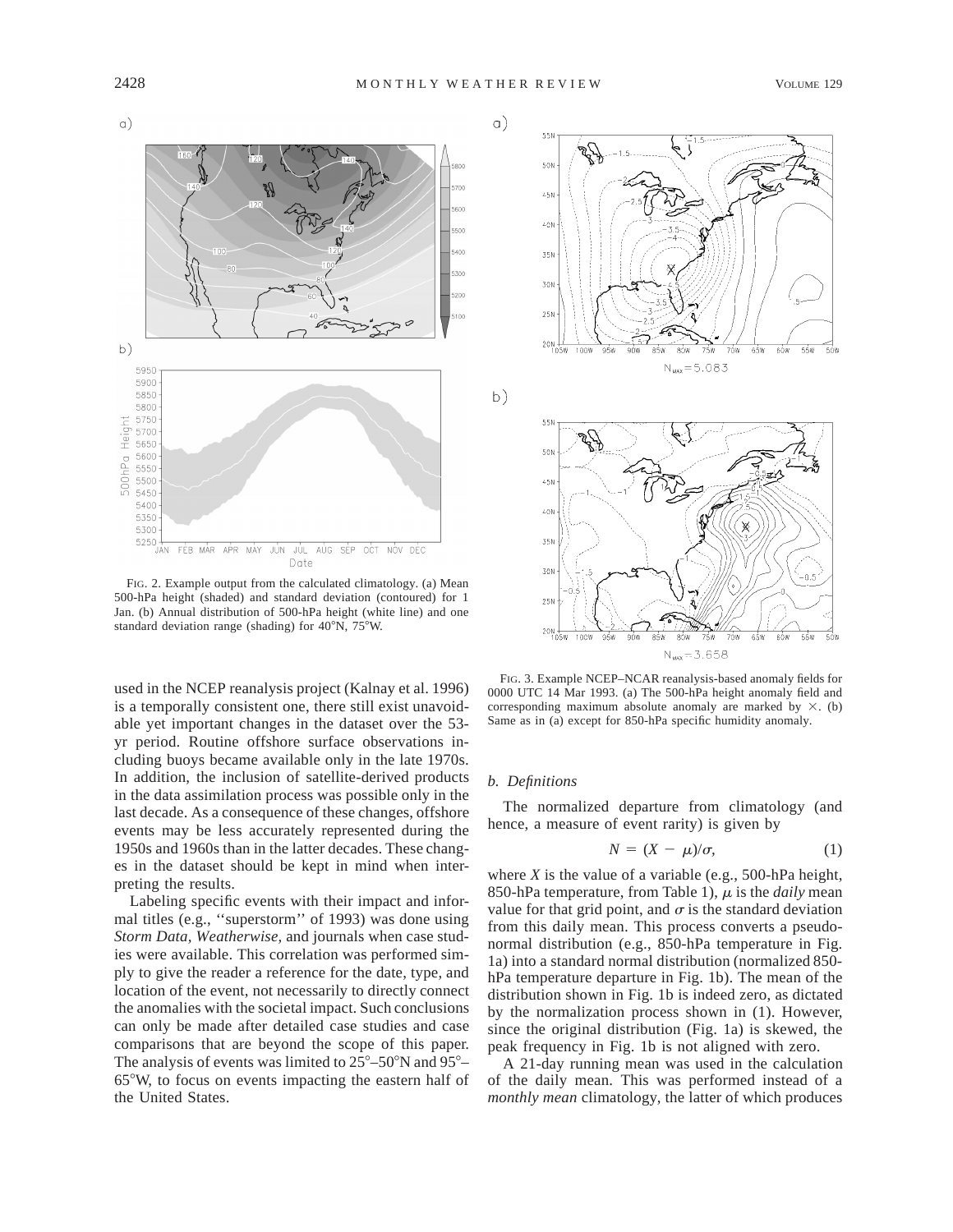20

Rank Date *M*<sub>TOTAL</sub> Event type and description Event references 1 2 3 0000 UTC 9 Jan 1956 1200 UTC 15 Jan 1995 0000 UTC 14 Mar 1993 4.950 4.723 4.577 The Great Atlantic Low Deep Gulf of Mexico storm Superstorm of 1993 Ludlum (1956) Kocin et al. (1995); Dickinson et al. (1997) 4 5 1200 UTC 11 Jan 1975 1200 UTC 8 Jan 1998 4.567 4.536 Severe Minnesota Blizzard<br>NE U.S./SE Canada icestorm J. Gyakum and P. Sisson (1999, personal communication); DeGaetano (2000) 6 7 8 9 10 11 12 13 1200 UTC 28 Dec 1980 1200 UTC 17 Mar 1983 0000 UTC 26 Nov 1953 0000 UTC 16 Oct 1954 1200 UTC 8 Jan 1958 1200 UTC 19 Jan 1977 1200 UTC 19 Jan 1996 0000 UTC 10 Jan 1978 4.470 4.464 4.396 4.392 4.356 4.341 4.308 4.261 Deep Carolina coastal low Low-latitude intense cyclone Deep E U.S. storm Extratropical storm Hazel Intense coastal storm Historic Florida freeze NE U.S. flooding/snowmelt Deep NE U.S. storm Dickinson et al. (1997) Knox (1955); Palmén (1958) Ludlum (1958a) Schwartz (1977) Leathers et al. (1998) 14 15 16 17 18 1200 UTC 31 Oct 1993 0000 UTC 4 Feb 1970 1200 UTC 22 Dec 1972 1200 UTC 11 Dec 1950 1200 UTC 26 Jan 1978 4.232 4.202 4.199 4.192 4.179 E U.S. elevation blizzard Eastern U.S. storm Deep Gulf of Mexico storm Intense offshore coastal storm The Cleveland superbomb Grumm and Nicosia (1997) Gaza and Bosart (1990); Hakim et al. (1995), (1996) 19 0000 UTC 20 Oct 1989 4.179 SE U.S. record cold and snow

Severe E U.S. snow/icestorm Treidl (1959)

TABLE 2. Top 20 total normalized departures from climatology ( $M_{\text{TOTAL}}$ ) for the period 1 Jan 1948–31 Dec 2000.

ranking artifacts at monthly boundaries. An example climatology field is shown in Fig. 2a, the mean 1 January 500-hPa height field and associated standard deviation. Also, a time series of the mean and standard deviation 500-hPa height for near Philadelphia, Pennsylvania (grid point  $40^{\circ}$ N,  $75^{\circ}$ W), is shown to illustrate the relatively smooth climatology that results when a 21-day running mean is used (Fig. 2).

4.176

1200 UTC 22 Jan 1959

According to (1), a value of  $N = -3$  means the field is three standard deviations below average for that location and day (a significant, but not extreme, departure). An example anomaly field is provided in Fig. 3. 500-hPa normalized height anomaly fields (Fig. 3a) and 850-hPa normalized moisture anomaly (Fig. 3b) for 0000 UTC 14 March 1993, the infamous superstorm of 1993 (SS93). The  $\times$ s indicate the maximum value of  $N$  ( $N_{\text{MAX}}$ ) for the given field over the domain specified earlier. Each event in the 53-yr period has four anomaly measures: one each for height, temperature, wind, and moisture. Each of these four measures is the massweighted mean anomaly, using the pressure levels available in the reanalysis dataset (Table 1):

$$
M_{\text{HEIGHT}} = \frac{1}{n} \sum_{p=1000\,\text{hPa}}^{p=200\,\text{hPa}} |N_{\text{MAX}}^{Z}(p)| \tag{2}
$$

$$
M_{\text{TEMP}} = \frac{1}{n} \sum_{p=1000\,\text{hPa}}^{p=200\,\text{hPa}} |N_{\text{MAX}}^T(p)| \tag{3}
$$

$$
M_{\text{WIND}} = \frac{1}{n} \sum_{p=1000\,\text{hPa}}^{p=200\,\text{hPa}} |N_{\text{MAX}}^{UV}(p)| \tag{4}
$$

$$
M_{\text{MOIST}} = \frac{1}{n} \sum_{p=1000\,\text{hPa}}^{p=300\,\text{hPa}} |N_{\text{MAX}}^O(p)|. \tag{5}
$$

For each of the summations above, an interpolating pres-

sure increment of 25 hPa was used to more accurately calculate the mass-weighted mean. The total tropospheric anomaly  $(M_{\text{total}})$  is then the average of the four components above:

$$
M_{\text{TOTAL}} = (M_{\text{HEIGHT}} + M_{\text{TEMP}} + M_{\text{WIND}} + M_{\text{MOIST}})/4. \tag{6}
$$

Thus, the most extreme events will be those that have large departures from climatology extending the full depth of the troposphere for each of the four basic variables. For the wind anomaly, the maximum anomaly of either component  $(u \text{ or } v)$  was used. Typically the  $v$ component produced the larger anomalies.

When calculating  $(2)$ – $(5)$ , the individual anomalies were allowed to be displaced from one another, up to the full distance of the analyzed domain  $(25^{\circ} - 50^{\circ} N, 95^{\circ} 65^{\circ}$ W). A height anomaly may be maximized at lower latitudes, while the associated moisture anomaly may be maximized at higher latitudes. Further, the maximum height anomaly at 850 hPa is likely to be downstream from the maximum height anomaly at 500 hPa (e.g., Fig. 3). This diagnosis freedom also allows for the full tilt (both horizontal and vertical) of events to be accounted for when the total anomaly magnitude  $[M_{\text{TOTAL}}]$ , (6)] is determined. Further, it is an important caveat to note that we define the  $M_{\text{TOTAL}}$  value to refer to the vertically integrated maximum anomaly across the domain. Therefore, only one  $M_{\text{TOTAL}}$  value is defined at each 12-h time period.

Tropical cyclones within the domain were excluded (the entire domain) for two reasons: 1) they are of smaller scale than the events this analysis is intended to include, and 2) since the projected data is  $2.5^{\circ}$  resolution, the grids grossly underestimate the true magnitude of the tropical cyclone normalized anomaly. Since the true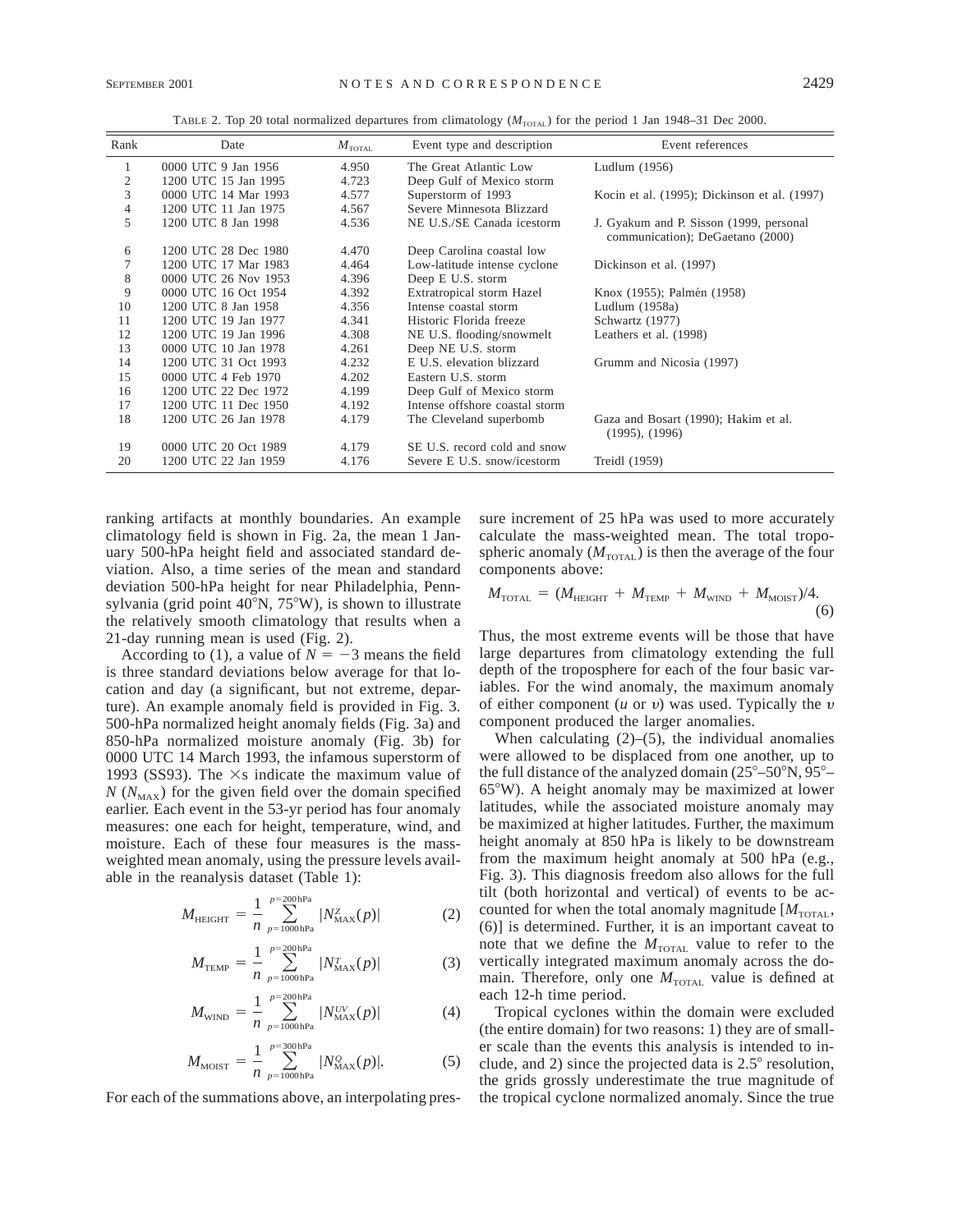

FIG. 4. Conventional analyses (contoured) and corresponding anomaly fields (shaded) for the top-ranked event since 1948—The Great Atlantic Low of 0000 UTC 9 Jan 1956. (a) 300-hPa wind and zonal anomaly, (b) 850-hPa temperature and anomaly, (c) 850-hPa height and anomaly, and (d) mean sea level pressure and anomaly.

anomaly magnitude was greatly underestimated, it was believed to be misleading to include the tropical cyclone statistics as part of the ranking. If the true tropical cyclone intensity was resolved, the top 10 events of each month from June through September would be tropical cyclones. However, because of the  $2.5^{\circ} \times 2.5^{\circ}$  resolution, only a fraction would actually make the rankings, even though they are truly the largest summertime anomalies. An exception to this rule was made for tropical cyclones that have undergone extratropical transition. In cases where a tropical cyclone had undergone extratropical transition according to the National Hurricane Center historical ''best track'' dataset (Jarvinen et al. 1984), the cyclone was allowed to remain in the database if the analyzed cyclone intensity was well represented by the reanalysis fields. Only five such cases appear in the rankings to follow: Hazel (1954), Agnes (1972), Hugo (1989), the ''unnamed'' hurricane of 1991 [or ''perfect storm'' of Junger (1997)], and Opal (1995).

For each 12-h period from 1 January 1948 through

31 December 2000, an  $M_{\text{total}}$  value was calculated using the method just described. After the tropical cyclone periods were removed, these anomalies were then sorted. For each ranked event, only the highest-ranked time and date was used. Thus, an event could not contribute toward more than one place in the rankings, even if it ranked for more than 12 h.

## **3. Results**

The results are divided into two sections: rankings and temporal distribution. As discussed in the methodology, the results shown here are valid only for the southeastern half of North America, from  $25^{\circ}$  to  $50^{\circ}$ N and from  $65^{\circ}$  to  $95^{\circ}$ W.

#### *a. Rankings*

The top 20 total anomalies  $(M_{\text{TOTAL}})$  of the 53-yr period are summarized first, followed by a presentation of the top 10 anomalies for each of the four component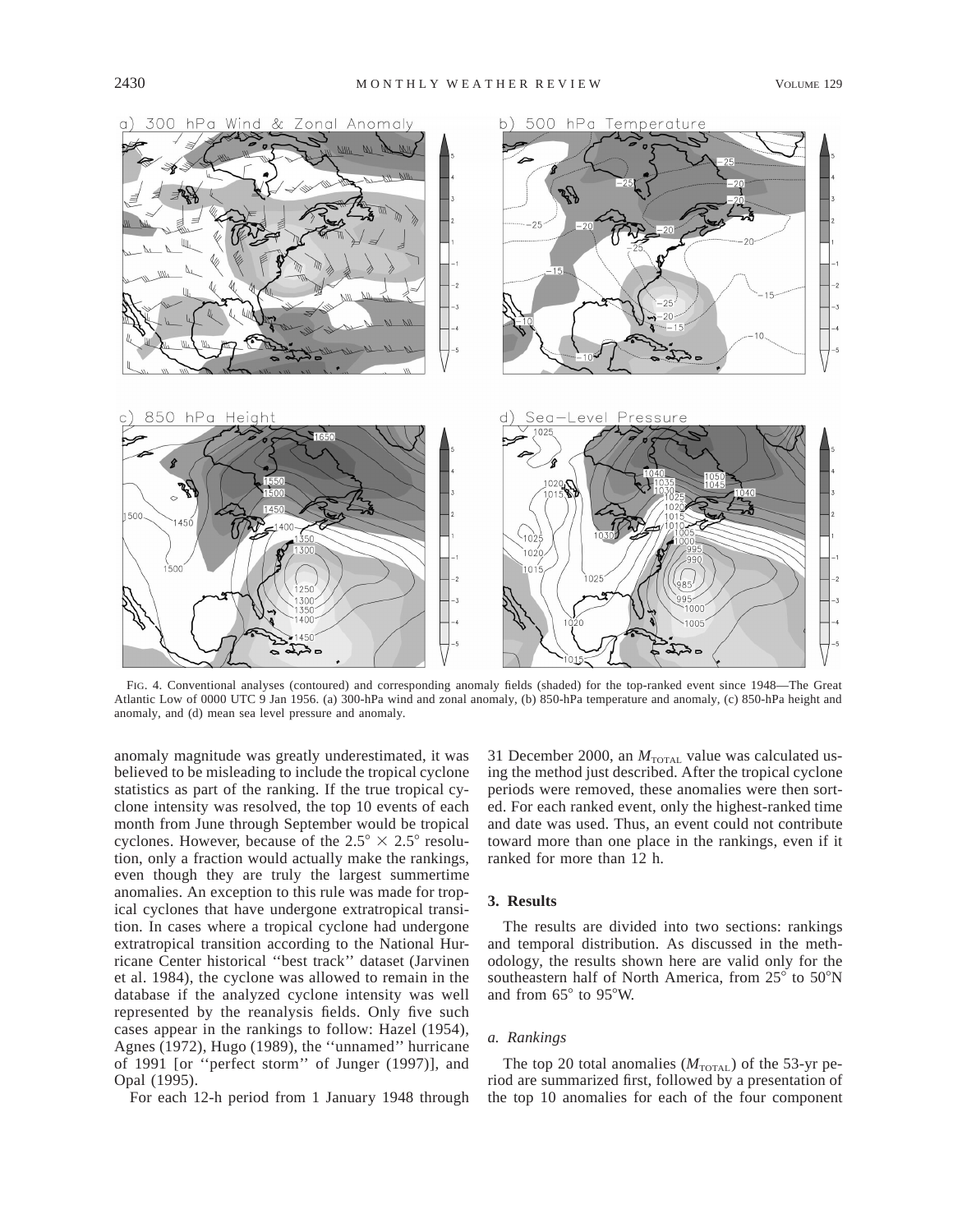variables ( $M_{\text{HEIGHT}}$ ,  $M_{\text{TEMP}}$ ,  $M_{\text{WIND}}$ , and  $M_{\text{MOIST}}$ ) and the top 10 anomalies for each month.

## 1) TOP 20 LARGEST NORMALIZED ANOMALIES FROM 1 JANUARY 1948 TO 31 DECEMBER 2000

The top 20 largest climatological anomalies (Table 2; information from *Storm Data,* NOAA 1959–2000) represent the most spectacular climate departures of the past half-century. The magnitudes of these top 20 anomalies range from  $M_{\text{TOTAL}} = 4.176$  to  $M_{\text{TOTAL}} = 4.950$ . Of particular note within the events listed in Table 2 are SS93 [ranked third; Kocin et al. (1995); Dickinson et al. (1997)], the historic southern Florida freeze and Miami snow of 1977 [ranked 11th; Schwartz (1977)], the historic New England and Quebec icestorm of 1998 [ranked 5th; J. Gyakum and P. Sisson (1999, personal communication) DeGaetano (2000)], extratropical hurricane Hazel from 1954 [ranked 9th; Knox (1955); Palmén (1958)], the great Northeast snowmelt and flood of 1996 [ranked 12th; Leathers et al. (1998)], and the Cleveland ''superbomb'' of 1978 [ranked 18th; Gaza and Bosart (1990); Hakim et al. (1995, 1996)].

Note that nearly one-third of the events shown in the top 20 are not historically known for having a major impact upon the population or economy of the United States (Table 2: ranks 2, 6, 8, 15, 16, and 17). Documentation of these events could not be found with the literature nor could reports of significant damage or impact be found within *Storm Data.* (Although synoptic analyses for each of the top 20 events are beyond the scope of this paper, they are available online at: http:// eyewall.met.psu.edu/.)

The most anomalous synoptic-scale event for the eastern United States of the past 53 years stands alone as a record. The event was referred to by D. Ludlum (1956) as "The Great Atlantic Low." The associated  $M_{\text{TOTAL}}$ was 4.950, at least 0.2 standard deviations higher than the second-ranked event, a leap larger than any other two consecutive events in the top 20. Given this disparity between first and second place, this event may well hold the top position for another half-century. The surface and upper-air anomaly fields for 0000 UTC 9 January 1956 are shown in Fig. 4, since synoptic-scale fields are not available as part of Ludlum's summary. Further, since the top-ranked event is located offshore and otherwise obscure, we quote below a paragraph from Ludlum's (1956) summary to accompany the anomaly fields shown in Fig. 4:

The Great Atlantic Low—The index of westerly flow reached its all-time low for this period of the year, and for any period, on 7–11 January 1956. Just off the Middle Atlantic coast a deep, almost stationary, low was found with a central pressure on the 9th below 29.00 inches. Directly to the north over extreme northern Quebec an anticyclone of great magnitude was located with a central pressure reported above 31.40 inches, the highest pressure ever noted in that region. Zones of different precipitation were oriented longitudinally rather than along lines of latitude. For the week ending 15 January, northern Maine's temperature averaged 24 degrees above normal, while points in central Florida had readings 15 degrees below normal. From 8 to 14 January the mercury did not dip below freezing at Caribou, while Florida had nighttime readings below freezing most every night during this period. The Great Atlantic Low of early January 1956 appears to have been without a parallel in recorded weather history. No such occurrence appears in the series of historical weather maps which commence in 1899.

This top-ranked event is made more impressive since it occurs in a data-sparse region, where the reanalyses may be underestimating the true intensity.

## 2) TOP 10 ANOMALIES BY VARIABLE

As explained in the methodology, every event during the 53-yr period has four anomaly magnitudes associated with it: one each for height, temperature, wind, and moisture Eqs. (2)–(5). In Tables 3a–d, the top 10 anomalies for each of these four variables are listed.

The largest value of  $M_{HEIGHT}$  (6.847, Table 3a) was associated with a deep Gulf of Mexico cyclone in 1983. Prior to SS93, this 1983 cyclone set the record for the lowest non–tropical cyclone sea level pressure ever measured over the Gulf of Mexico (Dickinson et al. 1997). Most of the remaining top 10 height anomalies are associated with deep wintertime East Coast troughs or closed cyclones at lower latitudes (e.g., SS93). Of particular exception is the post-Agnes extratropical cyclone in June 1972 (DiMego and Bosart 1982a,b; Bosart and Dean 1991).

The largest value of  $M_{\text{TEMP}}$  (5.355, Table 3b) was associated with a remarkable early season record cold outbreak in October 1989 that produced early season snow well into the southeast United States (NOAA 1959–2000, vol. 31). The second largest value of  $M_{\text{TEMP}}$ (5.020, Table 3b) was associated with the Florida freeze and Miami snow of January 1977 (Schwartz 1977). This event produced the only snowflakes ever recorded on Miami Beach and in the Bahamas (NOAA 1959–2000, vol. 19; Schwartz 1977). The other top-ranked  $M_{\text{TEMP}}$ events are predominantly associated with early or late season snowstorms.

The largest  $M_{\text{WIND}}$  values (Table 3c) are associated with intense cyclones at lower latitudes. The largest wind anomaly in the 53-yr period  $(M_{\text{WIND}}$  of 5.515) was associated with a deep Gulf of Mexico storm in April 1997. The storm produced an 80-kt jet at 500 hPa over the Gulf of Mexico, which intensified to a 150-kt jet at 200 hPa over Virginia. Such values would have been impressive in January; that they occurred in late April is what propels this event to the top of Table 3c. The second-ranked  $M_{\text{WIND}}$  value (5.073) was associated with SS93. The third-ranked  $M_{\text{WIND}}$  value (5.012) was as-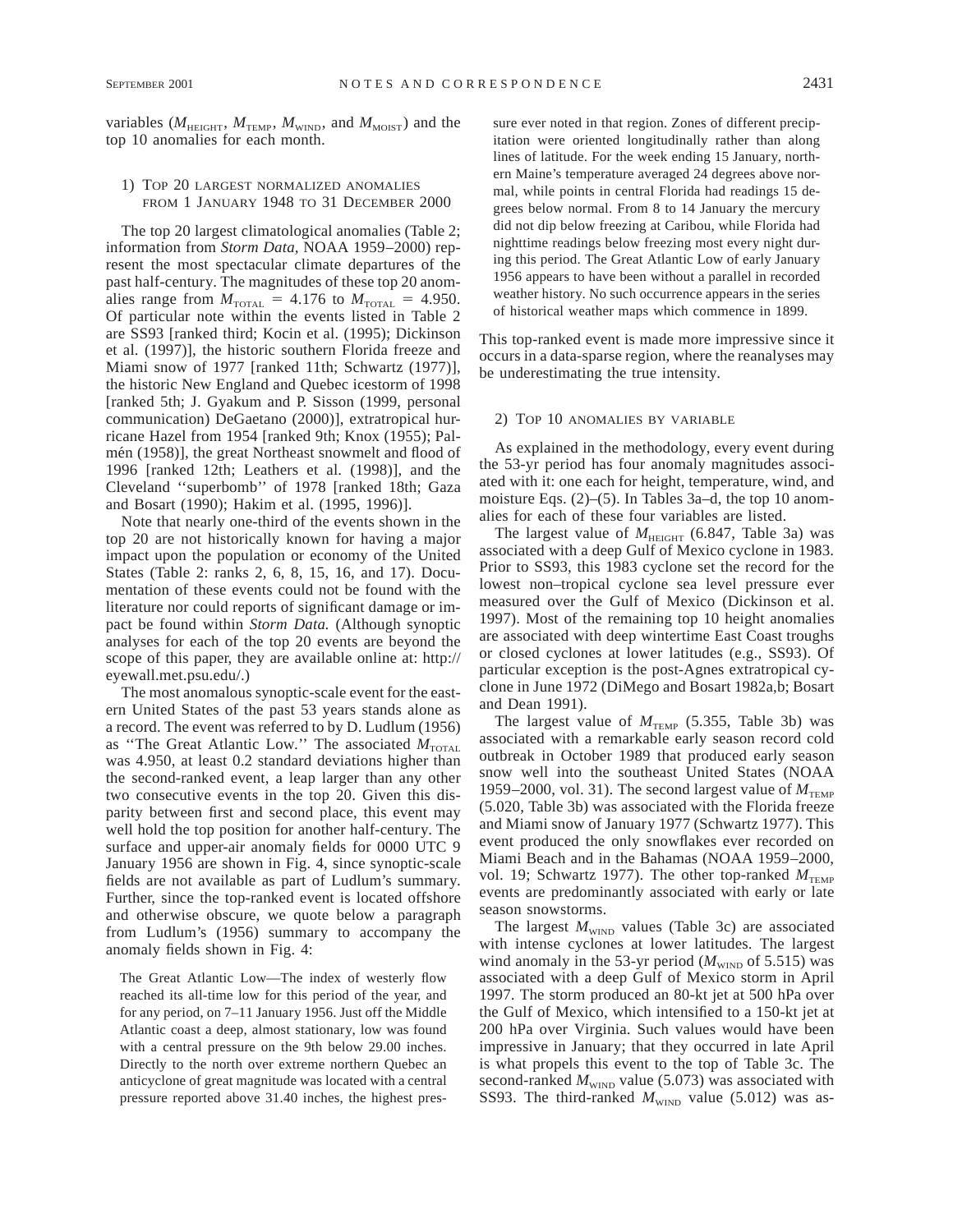# 2432 MONTHLY WEATHER REVIEW VOLUME 129

|  |  |  | TABLE 3a. Top 10 normalized height departures from climatology. |
|--|--|--|-----------------------------------------------------------------|
|  |  |  |                                                                 |

| Rank           | Date                 | $M_{\scriptscriptstyle\rm HEIGHT}$ | Event type/description           | Event references                                       |
|----------------|----------------------|------------------------------------|----------------------------------|--------------------------------------------------------|
|                | 1200 UTC 17 Mar 1983 | 6.847                              | Low-latitude intense cyclone     | Dickinson et al. (1997)                                |
|                | 0000 UTC 9 Jan 1956  | 6.120                              | The Great Atlantic Low           | Ludlum $(1956)$                                        |
| 3              | 1200 UTC 19 Jan 1977 | 5.698                              | Historical Florida freeze        | Schwartz (1977)                                        |
| 4              | 1200 UTC 11 Dec 1967 | 5.419                              | Deep Gulf of Mexico storm        |                                                        |
| 5              | 0000 UTC 28 May 1973 | 5.404                              |                                  |                                                        |
| 6              | 0000 UTC 21 Nov 1952 | 5.358                              | Record Appalachian snowstorm     | Ludlum $(1952)$                                        |
| $\overline{7}$ | 1200 UTC 23 Jun 1972 | 5.286                              | <b>Extratropical storm Agnes</b> | DiMego and Bosart (1982a,b);<br>Bosart and Dean (1991) |
| 8              | 0000 UTC 3 Feb 1998  | 5.252                              |                                  |                                                        |
| 9              | 1200 UTC 13 Mar 1993 | 5.195                              | Superstorm of 1993               | Kocin et al. (1995);<br>Dickinson et al. (1997)        |
| 10             | 1200 UTC 8 Jan 1958  | 5.193                              | Intense coastal storm            | Ludlum $(1958a)$                                       |

TABLE 3b. Top 10 normalized temperature departures from climatology.

| Rank | Date                 | $M_{\text{TEMP}}$ | Event type and description          | Event references |
|------|----------------------|-------------------|-------------------------------------|------------------|
|      | 0000 UTC 20 Oct 1989 | 5.355             | SE U.S. record cold and snow        |                  |
|      | 1200 UTC 19 Jan 1977 | 5.020             | Historical Florida freeze           | Schwartz (1977)  |
| 3    | 1200 UTC 26 Nov 1953 | 4.959             |                                     |                  |
| 4    | 1200 UTC 7 May 1992  | 4.880             |                                     |                  |
|      | 1200 UTC 2 Nov 1966  | 4.835             | Heavy central Appalachian snowstorm |                  |
| 6    | 0000 UTC 2 Dec 1999  | 4.830             |                                     |                  |
|      | 0000 UTC 10 Sep 1998 | 4.816             |                                     |                  |
| 8    | 1200 UTC 18 Sep 1981 | 4.716             |                                     |                  |
| 9    | 1200 UTC 4 Aug 1956  | 4.683             |                                     |                  |
| 10   | 1200 UTC 28 Apr 1992 | 4.620             |                                     |                  |

| TABLE 3c. Top 10 normalized wind departures from climatology. |  |  |  |  |  |  |
|---------------------------------------------------------------|--|--|--|--|--|--|
|---------------------------------------------------------------|--|--|--|--|--|--|

| Rank           | Date                 | $M_{\text{WIND}}$ | Event type and description                    | Event references                                |
|----------------|----------------------|-------------------|-----------------------------------------------|-------------------------------------------------|
|                | 1200 UTC 28 Apr 1997 | 5.515             | Strong late season Gulf storm                 |                                                 |
| $\overline{c}$ | 0000 UTC 14 Mar 1993 | 5.073             | Superstorm of 1993                            | Kocin et al. (1995);<br>Dickinson et al. (1997) |
| 3              | 0000 UTC 26 Nov 1950 | 5.013             | Historic E. U.S. storm                        | <b>Bristor</b> (1951)                           |
| 4              | 1200 UTC 9 Jan 1956  | 4.883             | The Great Atlantic Low                        | Ludlum $(1956)$                                 |
| 5              | 0000 UTC 27 Jun 1974 | 4.759             | Transitioned subtropical storm                |                                                 |
| 6              | 1200 UTC 28 Dec 1980 | 4.742             | Deep Carolina coastal low                     |                                                 |
| $\mathcal{I}$  | 1200 UTC 16 Jun 1989 | 4.714             | Widespread SE/mid-Atlantic<br>severe outbreak |                                                 |
| 8              | 0000 UTC 12 Mar 1996 | 4.675             | Deep offshore coastal storm                   |                                                 |
| 9              | 0000 UTC 12 Feb 1981 | 4.672             | Extreme amplitude E. U.S. trough              |                                                 |
| 10             | 1200 UTC 1 Aug 1972  | 4.584             |                                               |                                                 |

TABLE 3d. Top 10 normalized moisture departures from climatology.

| Rank | Date                 | $M_{MOIST}$ | Event type and description    | Event references                                                            |
|------|----------------------|-------------|-------------------------------|-----------------------------------------------------------------------------|
|      | 1200 UTC 15 Jan 1995 | 7.734       | Deep Gulf of Mexico storm     |                                                                             |
|      | 1200 UTC 22 Jan 1959 | 7.359       | Severe E. U.S. snow-/icestorm | Treidl (1959)                                                               |
| 3    | 1200 UTC 8 Jan 1998  | 7.104       | NE U.S./SE Canada icestorm    | J. Gyakum and P. Sisson (1999, personal<br>communication); DeGaetano (2000) |
| 4    | 0000 UTC 20 Jan 1996 | 6.948       | NE U.S. flooding/snowmelt     | Leathers et al. (1998)                                                      |
|      | 1200 UTC 11 Jan 1975 | 6.767       | Severe Minnesota blizzard     |                                                                             |
| 6    | 1200 UTC 4 Jan 1950  | 6.654       |                               |                                                                             |
|      | 0000 UTC 10 Jan 1978 | 6.536       |                               |                                                                             |
| 8    | 1200 UTC 26 Jan 1950 | 6.461       |                               |                                                                             |
| 9    | 0000 UTC 24 Jan 1999 | 6.454       |                               |                                                                             |
| 10   | 0000 UTC 5 Jan 1997  | 6.285       |                               |                                                                             |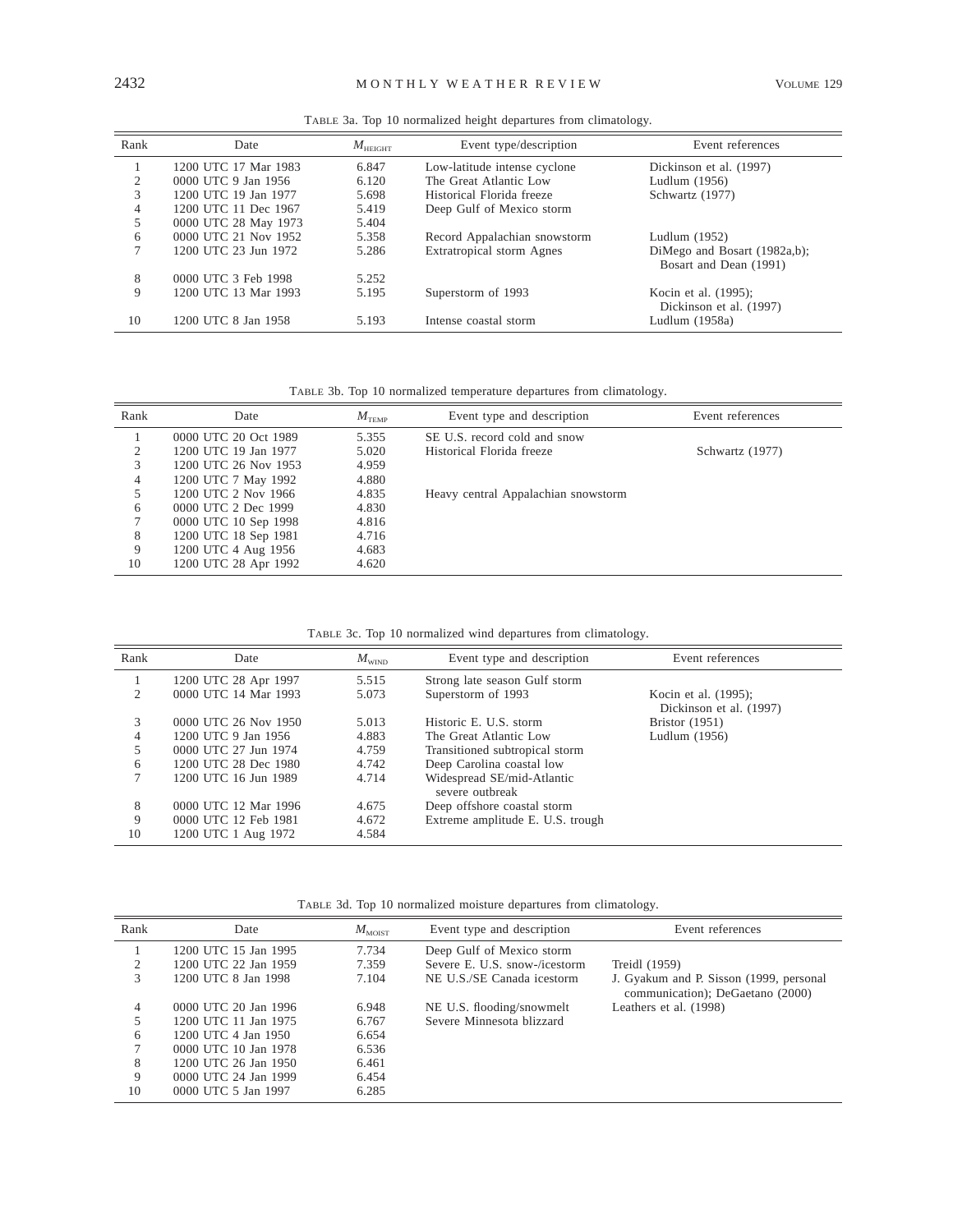| Rank | Date                 | $M_{\rm TOTAL}$ | Event type and description    | Event references                                                            |
|------|----------------------|-----------------|-------------------------------|-----------------------------------------------------------------------------|
|      | 0000 UTC 9 Jan 1956  | 4.950           | The Great Atlantic Low        | Ludlum $(1956)$                                                             |
|      | 1200 UTC 15 Jan 1995 | 4.722           | Deep Gulf of Mexico storm     |                                                                             |
| 3    | 1200 UTC 11 Jan 1975 | 4.566           | Severe Minnesota blizzard     |                                                                             |
| 4    | 1200 UTC 8 Jan 1998  | 4.536           | NE U.S./SE Canada icestorm    | J. Gyakum and P. Sisson (1999, personal<br>communication); DeGaetano (2000) |
| 5    | 1200 UTC 8 Jan 1958  | 4.356           |                               |                                                                             |
| 6    | 1200 UTC 19 Jan 1977 | 4.340           | Historic Florida freeze       | Schwartz (1977)                                                             |
|      | 1200 UTC 19 Jan 1996 | 4.307           | NE U.S. flooding/snowmelt     | Leathers et al. (1998)                                                      |
| 8    | 0000 UTC 10 Jan 1978 | 4.260           | Deep NE U.S. storm            |                                                                             |
| 9    | 1200 UTC 26 Jan 1978 | 4.179           | Cleveland superbomb           | Gaza and Bosart (1990); Hakim et al.<br>(1995, 1996)                        |
| 10   | 1200 UTC 22 Jan 1959 | 4.176           | Severe E. U.S. snow-/icestorm | Treidl (1959)                                                               |

TABLE 4a. Top 10 Jan total normalized departures from climatology.

TABLE 4b. Top 10 Feb total normalized departures from climatology.

| Rank | Date                 | $M_{\rm TOTAL}$ | Event type and description       |
|------|----------------------|-----------------|----------------------------------|
|      | 0000 UTC 4 Feb 1970  | 4.201           |                                  |
|      | 0000 UTC 12 Feb 1981 | 4.041           | Extreme amplitude E. U.S. trough |
|      | 0000 UTC 12 Feb 1999 | 3.892           |                                  |
|      | 1200 UTC 3 Feb 1998  | 3.863           |                                  |
|      | 0000 UTC 23 Feb 1981 | 3.788           |                                  |
|      | 1200 UTC 10 Feb 1966 | 3.728           |                                  |
|      | 1200 UTC 13 Feb 1962 | 3.710           |                                  |
|      | 1200 UTC 21 Feb 1953 | 3.701           |                                  |
|      | 0000 UTC 21 Feb 1955 | 3.598           |                                  |
| 10   | 0000 UTC 24 Feb 1989 | 3.571           |                                  |

TABLE 4c. Top 10 Mar total normalized departures from climatology.

| Rank | Date                 | $M_{\text{TOTAI}}$ | Event type and description      | Event references                             |
|------|----------------------|--------------------|---------------------------------|----------------------------------------------|
|      | 0000 UTC 14 Mar 1993 | 4.576              | Superstorm of 1993              | Kocin et al. (1995); Dickinson et al. (1997) |
|      | 1200 UTC 17 Mar 1983 | 4.464              | Low-latitude intense cyclone    | Dickinson et al. (1997)                      |
|      | 1200 UTC 11 Mar 1996 | 3.931              |                                 |                                              |
|      | 0000 UTC 16 Mar 1990 | 3.856              | NE U.S. heat/SE U.S. flooding   |                                              |
|      | 1200 UTC 21 Mar 1958 | 3.789              | Heavy NE elevation snowstorm    | Ludlum $(1958b)$                             |
| 6    | 0000 UTC 7 Mar 1987  | 3.781              | North-central/NE U.S. heat wave |                                              |
|      | 1200 UTC 4 Mar 1991  | 3.725              |                                 |                                              |
| 8    | 0000 UTC 18 Mar 1973 | 3.634              |                                 |                                              |
| 9    | 1200 UTC 5 Mar 1964  | 3.617              |                                 |                                              |
| 10   | 1200 UTC 23 Mar 1968 | 3.593              |                                 |                                              |

TABLE 4d. Top 10 Apr total normalized departures from climatology.

| Rank | Date                 | $M_{\text{total}}$ | Event type and description   |
|------|----------------------|--------------------|------------------------------|
|      | 1200 UTC 28 Apr 1997 | 4.133              |                              |
|      | 0000 UTC 1 Apr 1987  | 3.911              | SE U.S. record cold outbreak |
|      | 0000 UTC 30 Apr 1953 | 3.904              |                              |
| 4    | 1200 UTC 14 Apr 1980 | 3.766              |                              |
|      | 0000 UTC 29 Apr 1992 | 3.731              |                              |
| 6    | 1200 UTC 5 Apr 1977  | 3.723              |                              |
|      | 0000 UTC 17 Apr 1984 | 3.721              |                              |
| 8    | 0000 UTC 12 Apr 1988 | 3.706              | S Appalachian snowstorm      |
| Q    | 1200 UTC 18 Apr 1983 | 3.680              |                              |
| 10   | 1200 UTC 30 Apr 1996 | 3.580              |                              |
|      |                      |                    |                              |

sociated with a damaging November 1950 snow- and windstorm that produced surface winds in excess of 100 mph from New York City through New England (Bristor 1951).

Many rare storms (bottom half of Table 2) do not have top-ranked moisture anomalies (Table 3d) because they are deep cutoff cyclones at lower latitudes (where climatological mean moisture values are highest) with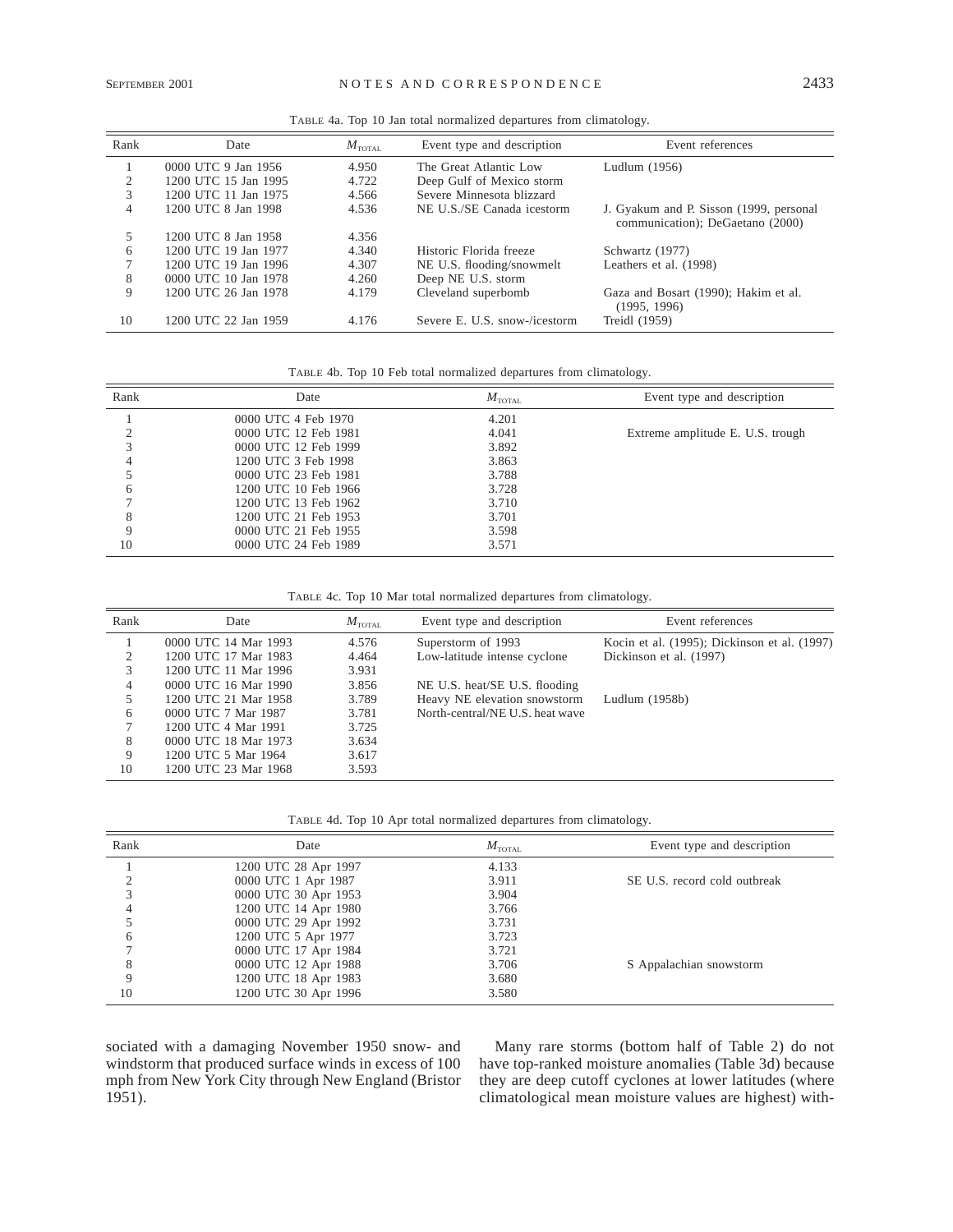out a significant positive moisture anomaly. The largest moisture anomaly values occur at high latitudes (greater than  $40^{\circ}$ N) in the winter when climatological mean values are lowest but variability is large. Examination of the top 10 moisture anomalies ( $M_{MOIST}$ , Table 3d) of the past 53 years reveals many very familiar events. Fourth ranked is the infamous Northeast (post-1996 blizzard) snowmelt and flooding of January 1996 (Leathers et al. 1998). Another recent event of interest (ranked third) is the major Northeast and Canada icestorm of 1998 where many went without electricity for weeks, including 10% of the Canadian population (J. Gyakum and P. Sisson 1999, personal communication; DeGaetano 2000). The severe Minnesota blizzard of 1975, often called the northern plains' ''storm of the century,'' shows up in the list as the fifth-highest  $M_{MOIST}$  value.

Nearly half of the events listed in Tables 3a–d do not make the top 20 total anomalies (Table 2). This suggests that it is exceptionally rare for a pattern to develop where each of the four variables simultaneously achieves extreme levels. For example, in many cases where  $M_{\text{TEMP}}$  and  $M_{\text{HEIGHT}}$  are large (e.g., as a result of a deep trough), values of absolute moisture are usually less (since the atmosphere is colder than average and fast flow precludes development of large, sustained moisture anomalies) and thus  $M_{MOIST}$  is smaller. This limiting relationship between  $M_{\text{TEMP}}$  and  $M_{\text{MOIST}}$  is further dictated by the nonlinear relationship between saturation vapor pressure and temperature.

### 3) TOP 10 ANOMALIES BY MONTH

When the rankings are expanded to the top events by month (Tables 4a–l), a great many additional wellknown events appear. Such monthly analysis gives a more detailed perspective on what types of record events (and of what magnitude) occur during each month, and how they vary from month to month. This monthly breakdown is also significant because there is a clear monthly bias in Table 2, with most spring and summer months greatly underrepresented.

Top monthly ranked significant winter events include two intense coastal storms of late December 1997 (Table 4l). Impressively, all 10 top January events (Table 4a) are found in Table 2. Conversely, however, there are surprisingly few memorable events in the top 10 February anomalies, a result that has no clear meteorological explanation. Top-ranked springtime events are predominantly record-setting cold or heat waves, or the occasional late season intense cyclone. As mentioned, while not included here, the largest summertime anomalies are major tropical cyclones. However, for those summer events included here, top ranked are the major flood and severe weather outbreak of 1996 (Pearce 1997) and the massive flooding caused by an extratropical Hurricane Agnes (DiMego and Bosart 1982a,b; Bosart and Dean 1991).

The autumn top-ranked anomalies are the most varied



FIG. 5. (a) Monthly frequency of events having an  $M_{\text{TOTAL}}$  of 4 or greater, as noted in Table 4. (b) Distribution of the 10th highest  $M_{\text{TOTAL}}$ value by month.

in type. Top ranked in October is extratropical storm Hazel (Knox 1955; Palmén 1958) and a particularly devastating 1993 early season snowfall along the elevated areas of the Appalachians (Grumm and Nicosia 1997). Also ranked in October is the Halloween storm of 1991, also known as the ''perfect storm'' (Cardone et al. 1996; Junger 1997), and extratropical storm Opal (1995). In November, two additional cases of interest are ranked: the aforementioned early season snowstorm

TABLE 4e. Top 10 May total normalized departures from climatology.

| Rank | Date                 | $M_{\text{\tiny TOTAL}}$ |  |
|------|----------------------|--------------------------|--|
|      | 0000 UTC 28 May 1973 | 4.131                    |  |
| 2    | 1200 UTC 15 May 1976 | 4.076                    |  |
| 3    | 1200 UTC 7 May 1992  | 3.864                    |  |
| 4    | 0000 UTC 7 May 1982  | 3.781                    |  |
| 5    | 0000 UTC 26 May 1979 | 3.718                    |  |
| 6    | 0000 UTC 13 May 1960 | 3.656                    |  |
| 7    | 0000 UTC 6 May 1950  | 3.636                    |  |
| 8    | 1200 UTC 20 May 1994 | 3.632                    |  |
| 9    | 1200 UTC 17 May 1984 | 3.585                    |  |
| 10   | 1200 UTC 29 May 1953 | 3.573                    |  |
|      |                      |                          |  |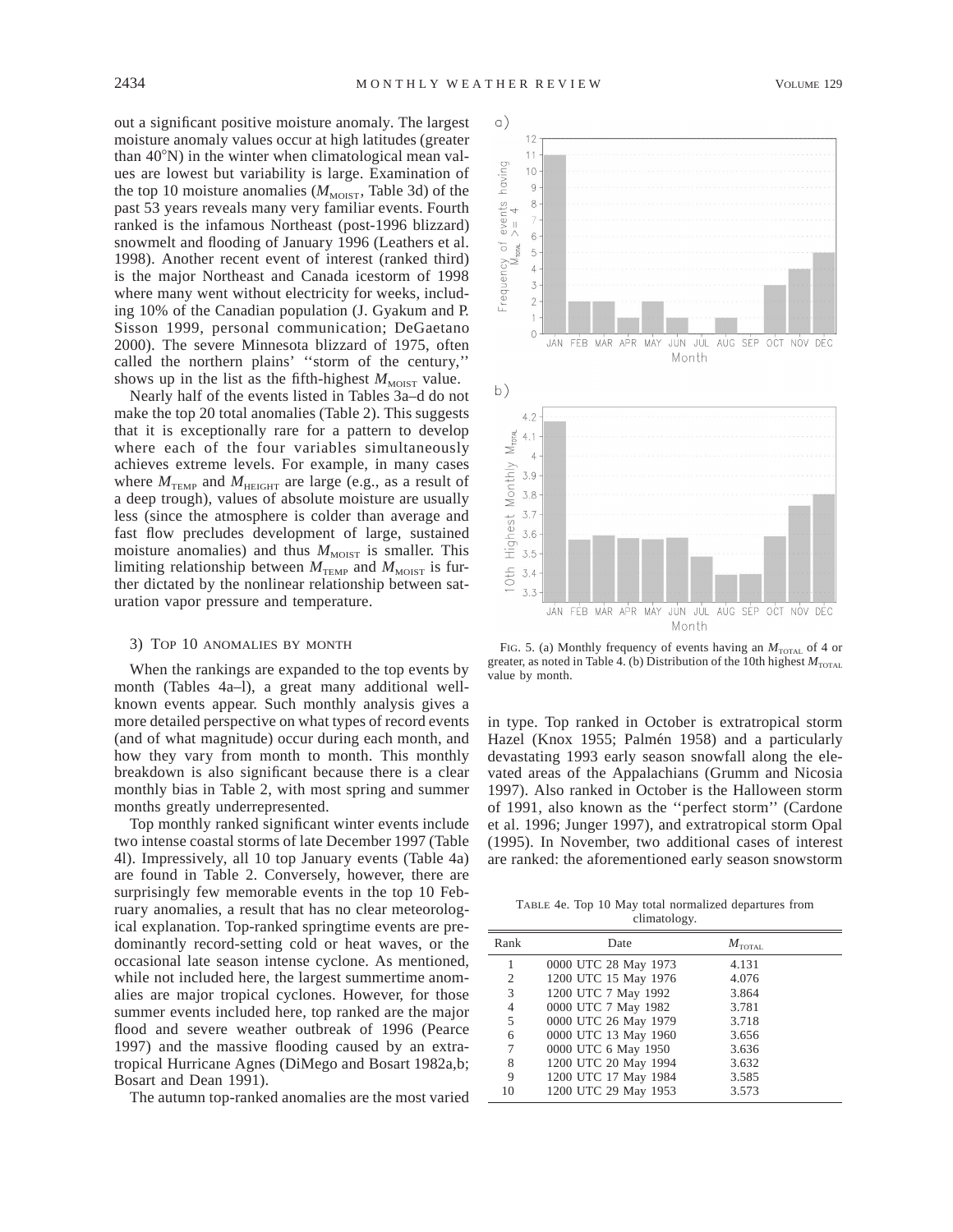TABLE 4f. Top 10 Jun total normalized departures from climatology.

| Rank | Date                 | $M_{\text{TOTAL}}$ | Event type and description     | Event references                                         |
|------|----------------------|--------------------|--------------------------------|----------------------------------------------------------|
|      | 0000 UTC 13 Jun 1990 | 4.030              |                                |                                                          |
|      | 1200 UTC 29 Jun 1981 | 3.996              |                                |                                                          |
| 3    | 1200 UTC 27 Jun 1974 | 3.984              | Transitioned subtropical storm |                                                          |
| 4    | 1200 UTC 23 Jun 1972 | 3.974              | Extratropical storm Agnes      | DiMego and Bosart (1982a,b); Bos-<br>art and Dean (1991) |
|      | 0000 UTC 4 Jun 1955  | 3.957              |                                |                                                          |
| 6    | 1200 UTC 11 Jun 1955 | 3.914              |                                |                                                          |
|      | 0000 UTC 27 Jun 1985 | 3.775              |                                |                                                          |
| 8    | 1200 UTC 28 Jun 1957 | 3.664              |                                |                                                          |
| 9    | 1200 UTC 2 Jun 1984  | 3.641              |                                |                                                          |
| 10   | 1200 UTC 10 Jun 1977 | 3.582              |                                |                                                          |

TABLE 4g. Top 10 Jul total normalized departures from climatology.

| Rank | Date                 | $M_{\text{TOTAL}}$ | Event type and description | Event references |
|------|----------------------|--------------------|----------------------------|------------------|
|      | 1200 UTC 14 Jul 1990 | 3.906              |                            |                  |
|      | 1200 UTC 13 Jul 1975 | 3.653              |                            |                  |
|      | 0000 UTC 2 Jul 1988  | 3.622              | NE U.S. record Jul cold    |                  |
| 4    | 1200 UTC 28 Jul 1994 | 3.567              |                            |                  |
|      | 0000 UTC 12 Jul 1979 | 3.558              |                            |                  |
| 6    | 1200 UTC 20 Jul 1996 | 3.535              | NE U.S. severe outbreak    | Pearce (1997)    |
|      | 1200 UTC 15 Jul 1967 | 3.534              |                            |                  |
| 8    | 1200 UTC 10 Jul 1963 | 3.525              |                            |                  |
| 9    | 0000 UTC 6 Jul 1993  | 3.499              |                            |                  |
| 10   | 0000 UTC 11 Jul 1983 | 3.485              |                            |                  |

TABLE 4h. Top 10 Aug total normalized departures from climatology.

| Rank | Date                 | $M_{\rm TOTAL}$ | Event type and description         |
|------|----------------------|-----------------|------------------------------------|
|      | 1200 UTC 22 Aug 1973 | 4.077           | Deep Gulf of Mexico storm          |
|      | 1200 UTC 3 Aug 1964  | 3.811           |                                    |
|      | 1200 UTC 7 Aug 1950  | 3.735           |                                    |
| 4    | 1200 UTC 17 Aug 1980 | 3.722           |                                    |
|      | 1200 UTC 13 Aug 2000 | 3.589           | Deep cutoff and mid-Atlantic flood |
| h    | 1200 UTC 26 Aug 1951 | 3.528           |                                    |
|      | 1200 UTC 21 Aug 1961 | 3.505           |                                    |
| 8    | 1200 UTC 3 Aug 1989  | 3.497           |                                    |
|      | 1200 UTC 4 Aug 1956  | 3.496           |                                    |
| 10   | 1200 UTC 11 Aug 1954 | 3.391           |                                    |

TABLE 4i. Top 10 Sep total normalized departures from climatology.

| Rank | Date                 | $M_{\text{TOTAL}}$ | Event type and description              | Event references      |
|------|----------------------|--------------------|-----------------------------------------|-----------------------|
|      | 1200 UTC 19 Sep 1981 | 3.793              |                                         |                       |
|      | 1200 UTC 23 Sep 1989 | 3.598              | Extratropical storm Hugo and early snow | Abraham et al. (1991) |
|      | 0000 UTC 5 Sep 1997  | 3.588              |                                         |                       |
| 4    | 1200 UTC 26 Sep 1982 | 3.562              |                                         |                       |
|      | 0000 UTC 4 Sep 1998  | 3.546              |                                         |                       |
| 6    | 0000 UTC 24 Sep 1994 | 3.516              |                                         |                       |
|      | 1200 UTC 24 Sep 1975 | 3.514              |                                         |                       |
| 8    | 1200 UTC 6 Sep 1988  | 3.436              | 3-day record cold wave                  |                       |
| 9    | 1200 UTC 22 Sep 1983 | 3.423              |                                         |                       |
| 10   | 1200 UTC 13 Sep 1951 | 3.396              |                                         |                       |

in 1966 and a record cold outbreak of 1989. This record cold outbreak followed a massive severe thunderstorm outbreak and derecho in the northeast United States (NOAA 1989; Ruscher and Condo 1996a,b).

# *b. Temporal variability*

In the public mindset, the severity of a winter season is usually most greatly related to amount of snowfall,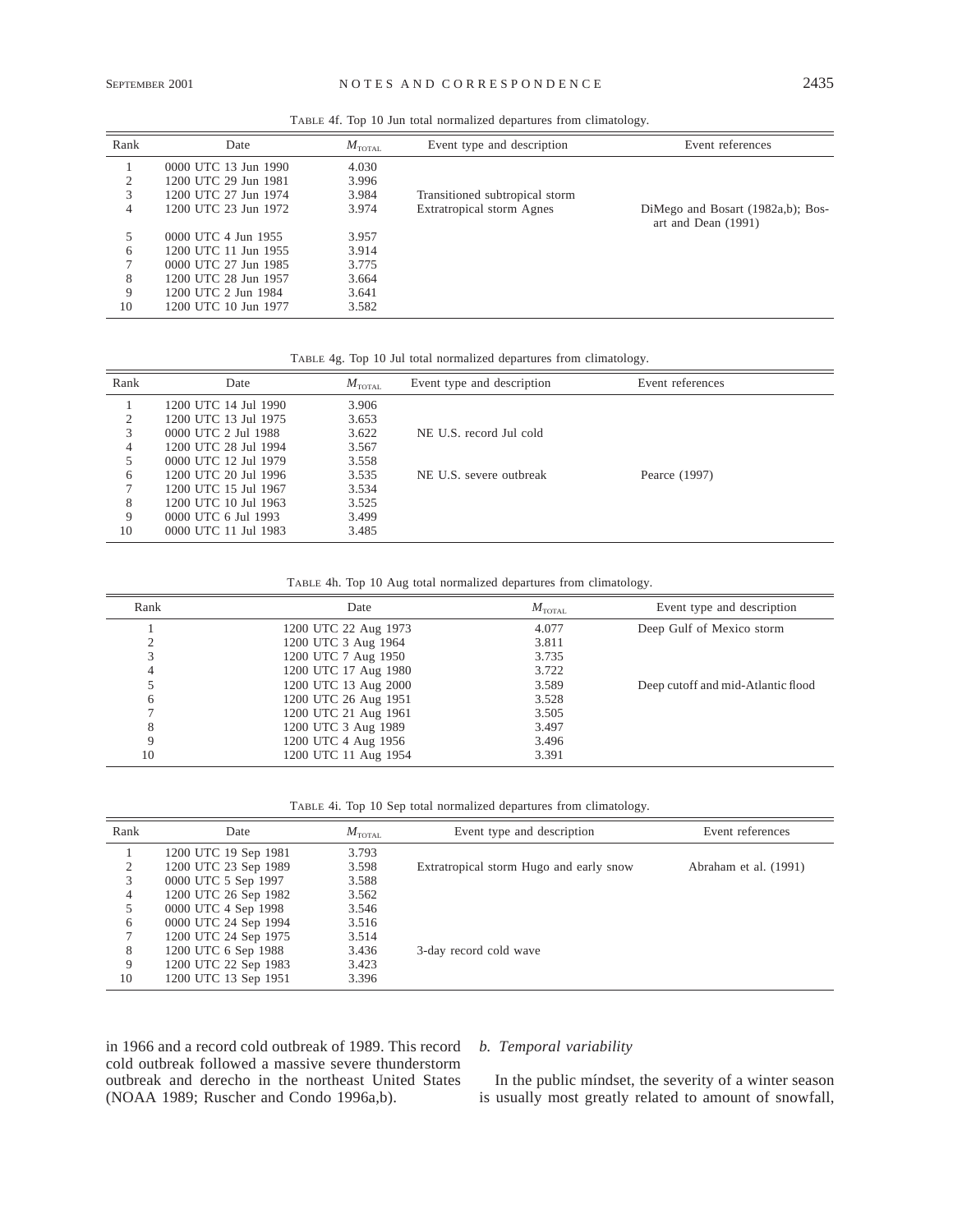### 2436 MONTHLY WEATHER REVIEW VOLUME 129

TABLE 4j. Top 10 Oct total normalized departures from climatology.

| Rank | Date                 | $M_{\text{\tiny TOTAL}}$ | Event type and description   | Event references                     |
|------|----------------------|--------------------------|------------------------------|--------------------------------------|
|      | 0000 UTC 16 Oct 1954 | 4.391                    | Extratropical storm Hazel    | Knox (1955); Palmén (1958)           |
|      | 1200 UTC 31 Oct 1993 | 4.232                    | E U.S. elevation blizzard    | Grumm and Nicosia (1997)             |
| 3    | 0000 UTC 20 Oct 1989 | 4.179                    | SE U.S. record cold and snow |                                      |
| 4    | 1200 UTC 25 Oct 1959 | 3.915                    |                              |                                      |
|      | 1200 UTC 30 Oct 1991 | 3.856                    | The "perfect storm"          | Cardone et al. (1996); Junger (1997) |
| 6    | 0000 UTC 6 Oct 1995  | 3.782                    | Extratropical storm Opal     |                                      |
|      | 1200 UTC 13 Oct 1997 | 3.699                    |                              |                                      |
| 8    | 1200 UTC 9 Oct 1952  | 3.631                    |                              |                                      |
| 9    | 0000 UTC 15 Oct 1955 | 3.598                    |                              |                                      |
| 10   | 1200 UTC 17 Oct 1994 | 3.589                    |                              |                                      |

TABLE 4k. Top 10 Nov total normalized departures from climatology.

| Rank | Date                 | $M_{\text{TOTAL}}$ | Event type and description          | Event references            |
|------|----------------------|--------------------|-------------------------------------|-----------------------------|
|      | 0000 UTC 26 Nov 1953 | 4.396              |                                     |                             |
|      | 1200 UTC 2 Nov 1966  | 4.145              | Heavy central Appalachian snowstorm |                             |
|      | 0000 UTC 21 Nov 1952 | 4.081              | Record appalachian snowstorm        | Ludlum $(1952)$             |
| 4    | 0000 UTC 17 Nov 1989 | 4.005              | NE cold after severe outbreak       | Ruscher and Condo (1996a,b) |
| 5    | 1200 UTC 12 Nov 1968 | 3.937              | Severe coastal storm                |                             |
| 6    | 1200 UTC 5 Nov 1950  | 3.895              |                                     |                             |
|      | 0000 UTC 26 Nov 1950 | 3.850              | Historic E U.S. storm               | <b>Bristor</b> (1951)       |
| 8    | 1200 UTC 20 Nov 1954 | 3.790              |                                     |                             |
| 9    | 0000 UTC 4 Nov 1951  | 3.787              | E U.S. autumn snowstorm             | Ludlum $(1951)$             |
| 10   | 1200 UTC 18 Nov 1958 | 3.746              |                                     |                             |

TABLE 4l. Top 10 Dec total normalized departures from climatology.

| Rank | Date                 | $M_{\text{total}}$ | Event type and description |
|------|----------------------|--------------------|----------------------------|
|      | 1200 UTC 28 Dec 1980 | 4.469              | Deep Carolina coastal low  |
|      | 1200 UTC 22 Dec 1972 | 4.199              | Deep Gulf of Mexico storm  |
|      | 1200 UTC 11 Dec 1950 | 4.192              |                            |
|      | 0000 UTC 16 Dec 1992 | 4.101              |                            |
|      | 1200 UTC 14 Dec 1997 | 4.084              | Deep Gulf of Mexico storm  |
|      | 1200 UTC 11 Dec 1967 | 3.985              | Deep Gulf of Mexico storm  |
|      | 0000 UTC 10 Dec 1957 | 3.926              |                            |
|      | 0000 UTC 15 Dec 1953 | 3.923              |                            |
|      | 0000 UTC 30 Dec 1997 | 3.922              | Intense NE coastal storm   |
| 10   | 0000 UTC 11 Dec 1981 | 3.804              |                            |

the length of time that snowfall remained on the ground, the degree of public preparedness, and the paralyzing nature of the storm. While these factors are clearly important societal and economic issues, they do not describe objectively the variability of past extreme events. However, using the historical database of calculated  $M_{\text{total}}$  values, we can examine more objectively whether earlier decades were indeed a time of greater frequency of extreme events.

# 1) ANNUAL CYCLE

This methodology described in section 2 accounts for the typical synoptic-scale variability found throughout the year. Thus, a cyclone of a fixed departure from average will produce a larger normalized anomaly in the summer than it will in the winter. However, the distribution of events leading to the calculation of mean and standard deviation is most greatly dominated by events within one standard deviation of average (Fig. 1b). Rare or extreme events are few in number and do not impact the mean or standard deviation significantly. Therefore, the frequency of occurrence of rare events (anomalies more than 4 standard deviations from average) can be nearly independent of the annual cycle of the standard deviation (Fig. 2b). Consequently, *rare* event frequency and magnitude will still vary throughout the year.

Figure 5a shows the monthly frequency distribution of events having an  $M_{\text{TOTAL}}$  value of 4 or greater. A clear maximum in frequency exists during the winter with a minimum during the summer. Although major departures from climatology are still possible in the summer, the magnitude of  $M_{\text{total}}$  typically cannot reach 4 or greater because the nonlinear processes that lead to such great anomalies (baroclinic cyclogenesis, frontogenesis, advection, and shear) are greatly limited in the summer. Thus, although the atmosphere is more variable in the winter (and this increased variability is accounted for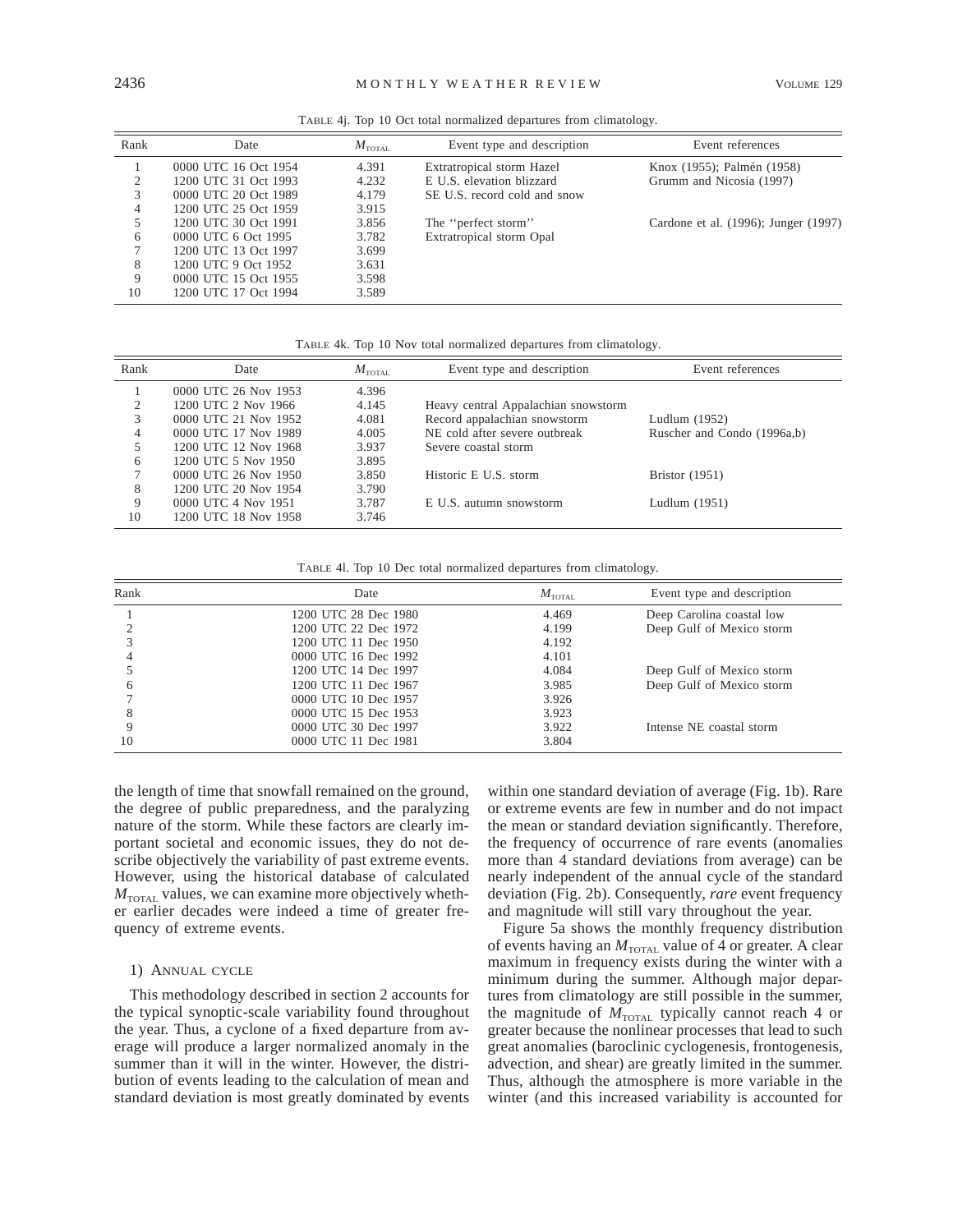

FIG. 6. Interannual frequency of extreme activity for the period 1948–2000. Shaded frequency plotted is the number of monthly top 10 events occurring by year (see Table 4). The solid line is a 5-yr running mean.

in section 2), the winter season will still produce the greatest normalized anomalies. A more resistant statistic illustrating the annual cycle would be the 10th highest monthly  $M_{\text{TOTAL}}$  value (Fig. 5b). A similar cycle exists, with a maximum of  $M_{\text{TOTAL}}$  in the winter season and a minimum in the late summer.

### 2) INTERANNUAL VARIABILITY AND CLIMATE INDICES

In section 3b(1) considerable seasonal variability in the occurrence of rare anomaly events (Fig. 5) was found. We next examine how the occurrence of rare events varies from year to year, and whether specific decades were more prone to experiencing these extreme events (Fig. 6). There are randomly spaced periods of 2–4 yr of alternating above average and below average record events, although no regular short-term cycle of variability is evident. The approximate decadal trend, however, can be seen when a 5-yr running mean (solid line in Fig. 6) is applied to the time series in Fig. 6. The 1950s were a decade of above average frequency of monthly top 10 events, with the 1960s and early 1970s showing a clear decline in the frequency of monthly top 10 events. With the exception of the middle 1980s, the period from 1980 through 1999 was a period of increased activity of rare events. Certainly the period of record here is not sufficiently long to determine definitively a decadal signal. However, there is strong evidence in Fig. 6 that there are long-term patterns to the frequency of rare event frequency. The maximum of rare event frequency in the 1950s (when data density was at a minimum) offers support that this long-term cycle in event frequency is a true atmospheric trend rather than an artificial one solely associated with a change in data density.

Thus far we have focused on the frequency distribution of extreme events. This is a narrow percentage of the total distribution of events (Fig. 1b). Since extreme events are so rare, the impact of climate signals and patterns may be elusive thus far. Further insight may be gained by examining the full 53-yr time series of anomaly magnitude when the annual cycle is removed through a 365-day running mean (Fig. 7). If the only periodicity within Fig. 7 were the annual cycle, then Fig. 7 would exhibit a nearly flat distribution. However, when we remove the annual cycle in this fashion, we find regular interannual and decadal cycles remain (Figs. 7a–e). Figures 7a–d displays the 53-yr time series of each of the four component anomalies:  $M_{HEIGHT}$ ,  $M_{TEMP}$ ,  $M_{\text{WIND}}$ , and  $M_{\text{MOIST}}$ , respectively. The corresponding  $M_{\text{total}}$  value is shown in Fig. 7e. Maxima in activity are found in the middle 1950s, again in the early 1980s, and after 1995 (Fig. 7e). A sustained period of decreased activity is found in the 1960s and 1970s and again in the late 1980s and early 1990s.

The trend in  $M_{MOIST}$  (Fig. 7d) has an additional longterm trend that is not seen in the other three components  $(M_{\text{HEIGHT}}, M_{\text{TEMP}}, \text{ and } M_{\text{WIND}})$ . Prior to 1960,  $M_{\text{MOIST}}$  is large but steadily decreasing, followed by an extended period of below average  $M_{MOIST}$  until 1978. After 1978, a period of generally above average  $M_{M O I S T}$  is observed. While this suggests a long-term periodicity  $(>30-40)$ yr), clearly the 53-yr analysis period is not long enough to conclusively determine this climate-scale moisture periodicity and its potential sources (e.g., oceanic salinity and temperature cycles).

In addition to the decadal trends found in Figs. 7a–e, there is also strong evidence of interannual trends. In each of the panels, irregularly spaced periods of 2–5 yr are suggested. Based upon previous research into interannual variability in temperature and precipitation patterns across North America and Europe (van Loon and Rogers 1978), a comparison of  $M_{\text{TOTAL}}$  (Fig. 7e) to the PNA, NAO, and Southern Oscillation index (SOI) indices (Figs. 7F–h) appears warranted. The climate index data were obtained from the NCEP Climate Prediction Center (CPC) (which is available online http://www.cpc.ncep. noaa.gov/data/indices/). The respective correlations between  $M_{\text{total}}$  and each climate index are given as the *R* value in each of the three panels. Expectedly, the NAO has slight correlation (-0.21) with  $M_{\text{TOTAL}}$ . As the NAO becomes increasingly negative, the polar jet stream over North America becomes increasingly meridional. As this happens, the likelihood for a larger  $M_{\text{TOTAL}}$  increases, giving the weak negative correlation. The SOI also has a marginal correlation  $(-0.22)$ , which suggests that as the SOI becomes increasingly negative (stronger El Niño), the activity over the domain  $(M_{\text{total}})$  increases slightly. However, this correlation is again weak  $(R^2 \text{ val}$ ues are at most 0.05), which suggests that neither NAO or SOI separately explain more than 5% of the observed variability in  $M_{\text{total}}$ . Further, when a time-lag correlation (varying between  $+6$  and  $-6$  months) was applied to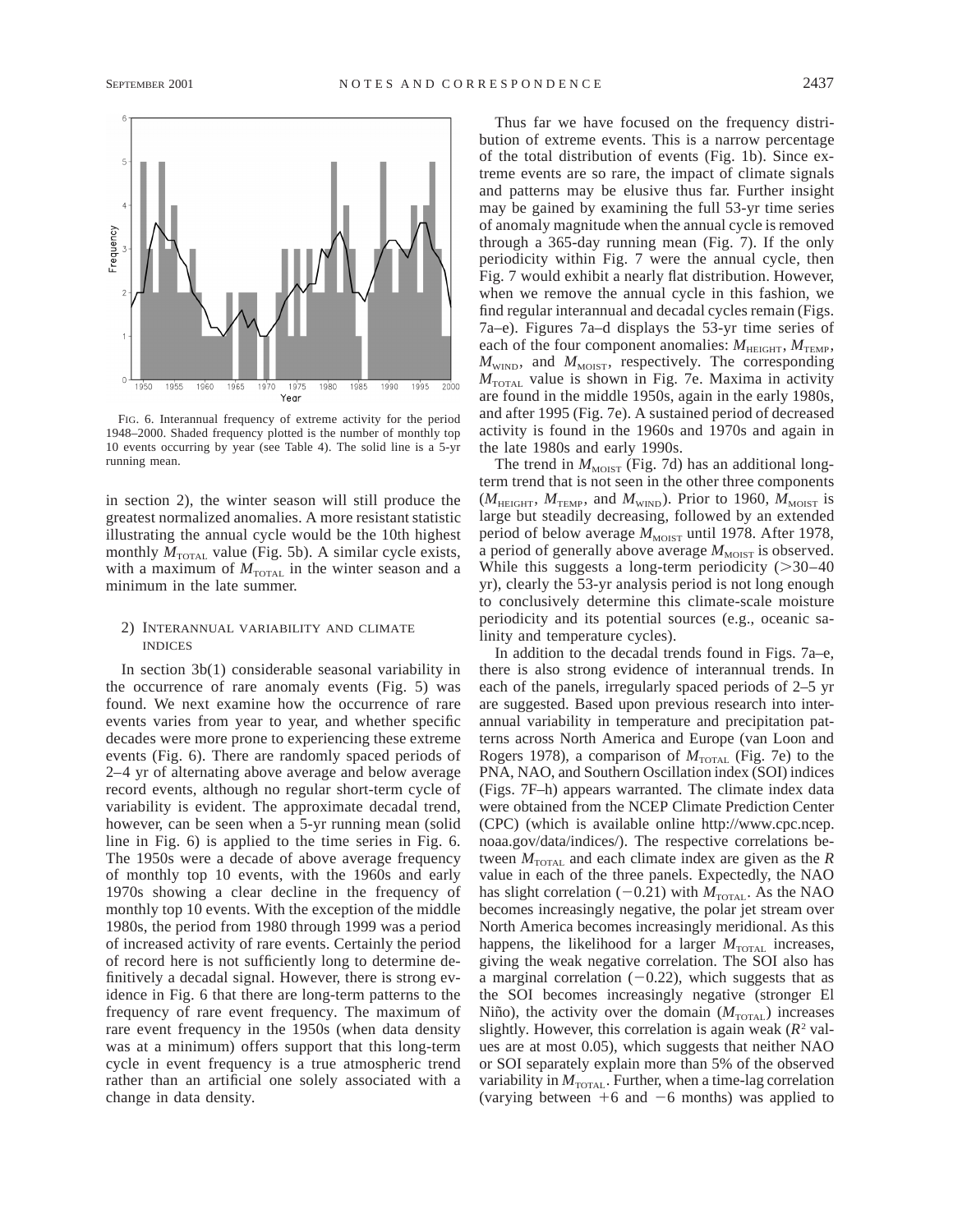

FIG. 7. The 53-yr distribution of anomaly magnitude for each of the four components of  $M_{\text{TOTAL}}$ : (a)  $M_{\text{HEIGHT}}$ , (b)  $M_{\text{TEMP}}$ , (c)  $M_{\text{WIND}}$ , and (d)  $M_{\text{MOIST}}$ . (e) Distribution of  $M_{\text{TOTAL}}$  itself, which is the average of the four previous components. Climate indices: (e) Pacific–North American index (PNA), (f) North Atlantic oscillation (NAO), and (g) Southern Oscillation index (SOI). The *R* values printed on each panel are calculations of the correlation between  $M_{\text{TOTAL}}$ and each climate index. A 1-yr running mean smoother has been applied to each time series to remove the annual cycle in each.

the SOI, NAO, and PNA time series, correlations with  $M_{\text{total}}$  did not improve significantly and, in most, cases, decreased. Therefore, while the NAO and SOI do modulate the daily extreme activity in eastern North America, the modulation is minimal compared to the natural atmospheric variability on shorter (synoptic) timescales.

Therefore, we are left with the finding that 90%–95% of the observed daily  $M_{\text{TOTAL}}$  variability across eastern North America cannot be explained by the PNA, NAO, or SOI. This represents a significant result, since several media reports have argued that ENSO in particular did contribute significantly to the apparent increase in severe weather across North American during the late 1990s. However, the analysis performed in Fig. 7. examines the complete cycle of activity for a 53-yr period and thus represents a more robust analysis than the ex-

amination of a few individual events. The correlation in Fig. 7h states that, as measured by  $M_{\text{TOTAL}}$ , synoptic periods of both extreme activity and extreme inactivity are equally as likely to occur during periods of El Niño as they are during periods of La Niña. The natural synoptic-scale variability, chaotic nature of the atmosphere, and the scale mismatch between the long-term ENSO and the shorter-term synoptic-scale  $M_{\text{total}}$  measurement are possible reasons for why 90%–95% of the variability in Fig. 7e cannot be explained by long-term climate indices.

In the first five panels of Fig. 7, a dramatic increase in the anomaly magnitudes is observed late in 1994 or early in 1995. Since the data assimilation approach used in the generation of the NCEP reanalysis dataset is a consistent one, such an increase cannot be explained as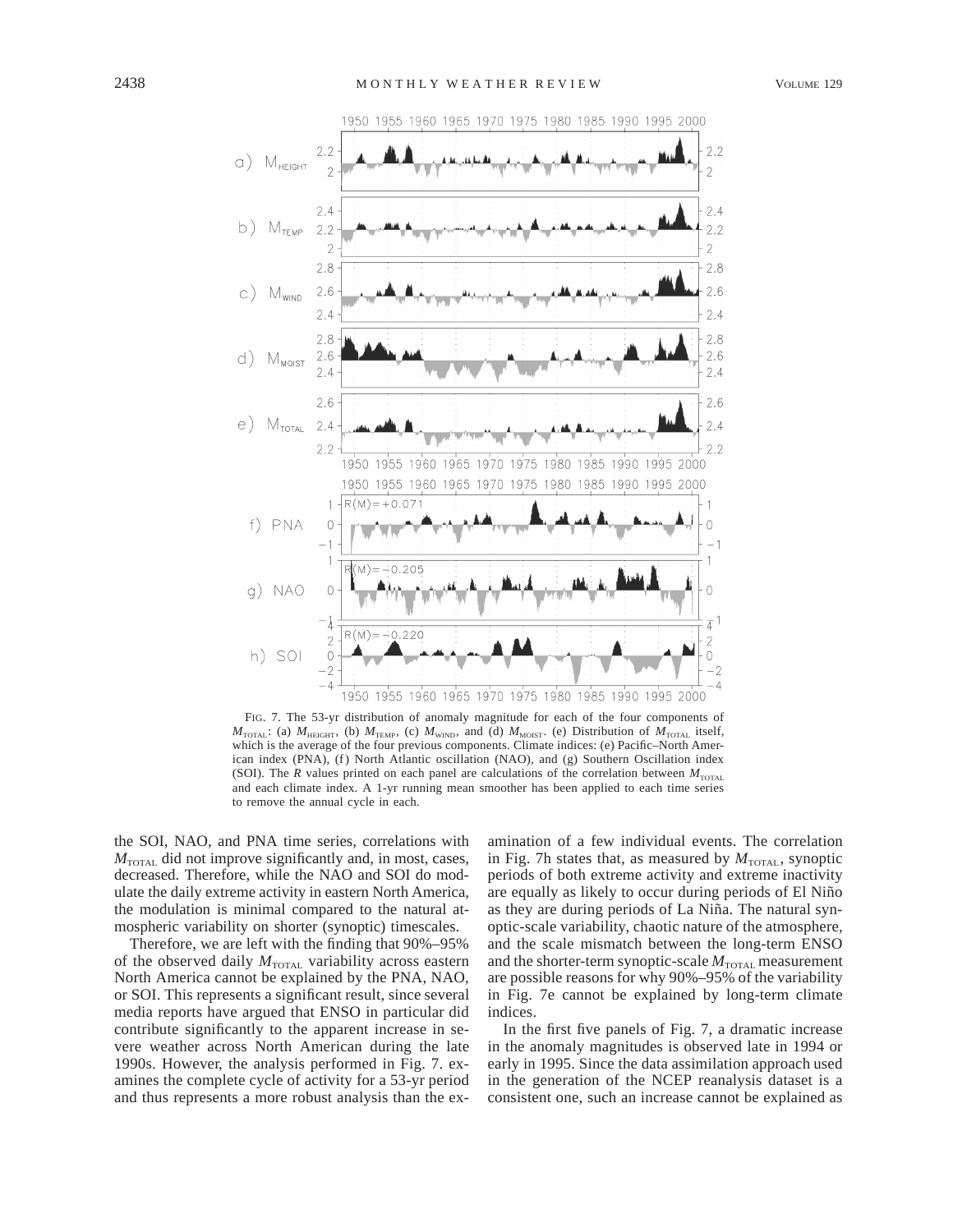

FIG. 8. Expected return period as a function of  $M_{\text{TOTAL}}$ . Note that the vertical scale is logarithmic. For the period 1948–2000, each 12 h  $M_{\text{total}}$  value was binned using a bin width of 0.1 standard deviation. The frequency of occurrence over the 53-yr period was used to arrive at an expected return period. Titles at the top of the figure illustrate the qualitative relative comparison of event frequency.

a methodology change. However, there was a dramatic increase in the availability of satellite-derived measurements in the 1990s. Such an abrupt sustained increase in anomaly magnitudes may be explained by the sudden inclusion of this additional data source. The impact of this additional dataset could be determined by performing the reanalysis without the inclusion of satellite-derived data, a task beyond the scope of this paper. While there was a simultaneous change in the NAO index at that time (Fig. 7), it is hard to argue that a change in the long-wave hemispheric pattern was solely responsible for the  $M_{\text{TOTAL}}$  jump since many previous jumps in NAO in prior decades were not associated with similar large swings in  $M_{\text{TOTAL}}$  (Fig. 7).

# 3) RETURN PERIODS

Given the extent of the database (over 30 000 12-h periods during 53 yr), the expected return periods associated with an  $M_{\text{TOTAL}}$  of a given magnitude can be approximated (Fig. 8). A bin width of 0.1 standard deviation for each 12-h  $M_{\text{TOTAL}}$  was used. For simplicity, in this analysis *all* non–tropical cyclone 12-h periods are included; consequently, the issue of data redundancy (and event double counting) is necessarily present and not easily resolved given the continuum of synopticscale system evolution. The most common (shortest return period) single  $M_{\text{TOTAL}}$  value is 2.2 standard deviations. Thus, at any given time we are most likely to find an  $M_{\text{TOTAL}}$  of 2.2 standard deviations from average across the domain. As  $M_{\text{TOTAL}}$  decreases, the return period increases very rapidly. An  $M_{\text{TOTAL}}$  of 1.3 standard deviations represents the *least active weather* found in the dataset with a return period of over 4 yr. An  $M_{\text{TOTAL}}$ of less than 1.3 standard deviations has never been ob-

served in the 53-yr period. *It is difficult to produce a pattern that supports ''near average'' conditions simultaneously everywhere in the domain*  $(M_{\text{total}} < 1)$ .

Similarly, as the  $M_{\text{TOTAL}}$  increases beyond 2.2 standard deviations, the return period increases (Fig. 8). An  $M_{\text{total}}$ of 3 standard deviations is observed approximately every month, 4 standard deviations every 4–5 yr, and 4.5 standard deviations every 15 yr (only three times in this dataset period; see Table 2). We can well represent the return period (Fig. 8) as a function of  $M_{\text{TOTAL}}$  using two piecewise curves (not shown). Extrapolation of the function gives a return period of 80 yr for an  $M_{\text{TOTAL}}$  of 5 standard deviations and over 400 yr for an  $M_{\text{TOTAL}}$  of 5.5 standard deviations (both  $M_{\text{TOTAL}}$  values as yet unobserved in this dataset). A once-a-millennium event would be an  $M_{\text{TOTAL}}$  of 5.75 standard deviations. All these extrapolations assume that the climate defined by  $\mu$ ,  $\sigma$  in (1) does not change. The distribution shown in Fig. 8 also can be well represented by a gamma function distribution (not shown).

#### **4. Application of rankings to forecast events**

This analysis provides the reader with an objective historical context for synoptic-scale events. The utility of this analysis is further enhanced if these rankings can be compared to future events, as forecast by numerical models. Accordingly, the National Weather Service in State College, Pennsylvania, is producing real-time forecasted anomaly fields based upon the Eta, Aviation (AVN), Pennsylvania State University–National Center for Atmospheric Research fifth-generation Mesoscale Model: and Medium Range Forecast (MRF) ensemble models. These forecast anomaly fields show the forecast evolution of anomaly magnitude (similar to the analyses in Figs. 3 and 4) out to 15 days in the future. Further, the MRF-forecasted values of  $M_{\text{TEMP}}$ ,  $M_{\text{HEIGHT}}$ ,  $M_{\text{WIND}}$ ,  $M_{MolST}$ , and  $M_{\text{TOTAL}}$  are made available out to 7 days in the future (example shown in Fig. 9).

One important caveat that should be stressed is that of grid resolution. While the climatology was developed using  $2.5^{\circ}$  resolution fields, mesoscale model output is of much higher resolution and able to resolve stronger gradients, extrema, and anomaly magnitudes. Consequently, anomaly fields derived from model output have a significant grid resolution dependence. The authors have found from experience that the high-resolution Eta, MM5, and AVN analyses produce maximum anomaly magnitudes 0.5 to 1 standard deviation larger than the  $2.5^{\circ}$  reanalysis produce for the same event in the postanalysis. Such differences occur most often for the wind and moisture calculations, where grid resolution has the largest impact. These caveats must be taken into account when examining the forecast anomaly fields available online (cited above). Acknowledging this issue, the forecast time series of  $M_{\text{TEMP}}$ ,  $M_{\text{HEIGHT}}$ ,  $M_{\text{WIND}}$ ,  $M_{\text{MOIST}}$ , and  $M_{\text{TOTAL}}$  (Fig. 9) are produced for the 2.5° operational MRF output. This MRF output has a resolution that is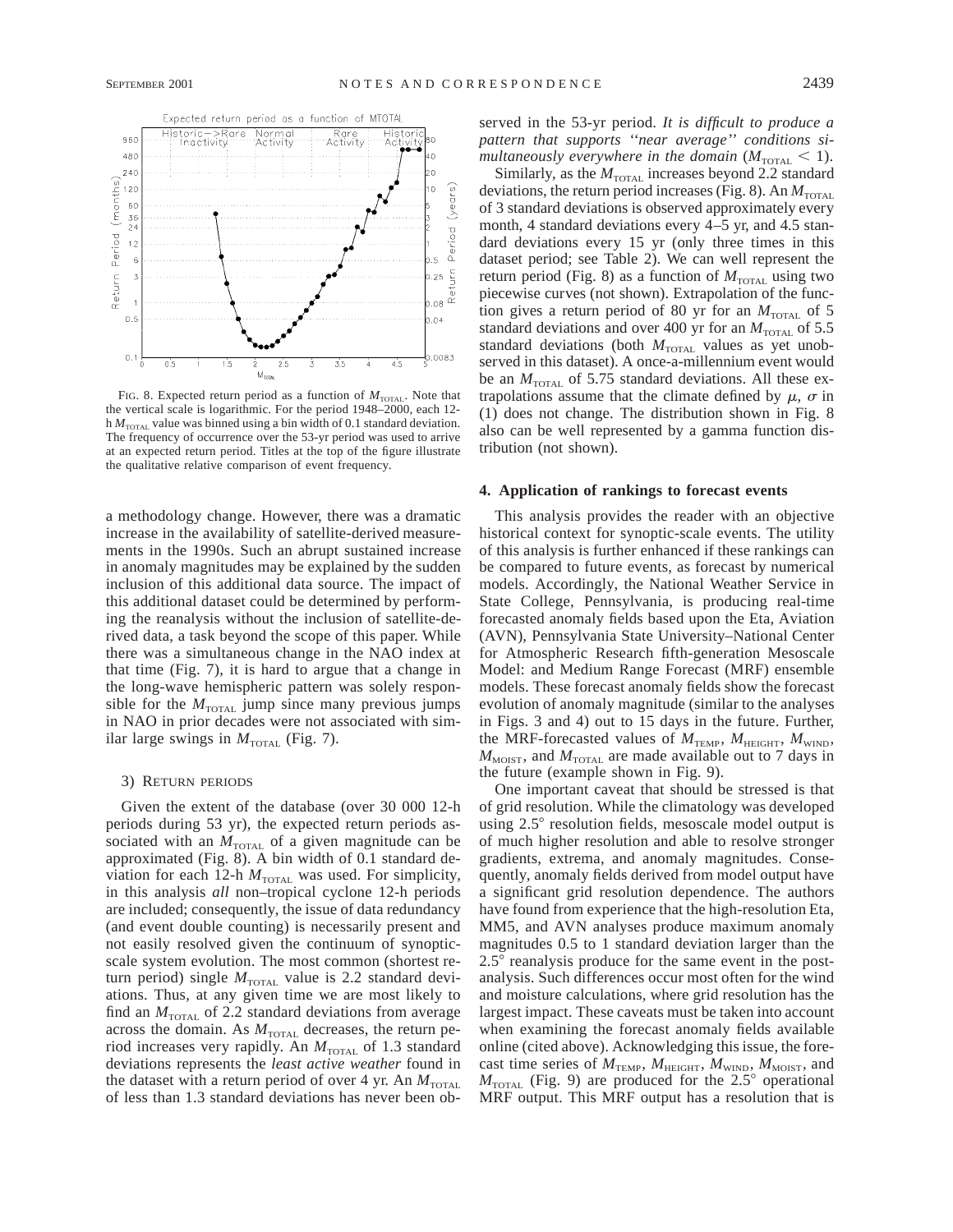

Recent & 00Z22SEP2000 2.5° MRF forecast E. U.S. max. anomaly

FIG. 9. Example real-time MRF 2.5° resolution forecast of  $M_{\text{TOTAL}}$  and its components.

consistent with the reanalysis dataset and most reliably compared to the historical rankings shown here.

#### **5. Concluding summary**

A method has been proposed for objectively ranking extreme synoptic-scale events over eastern North America by comparing gridded NCEP reanalyses to local climatological means and variability. The maximum fulltroposphere departures from climatology for height, temperature, wind, and moisture fields ( $M_{\text{HEIGHT}}$ ,  $M_{\text{TEMP}}$ ,  $M_{\text{WIND}}$ ,  $M_{\text{MOIST}}$ , respectively) are averaged to produce an objective ranking  $(M_{\text{total}})$ . This method successfully identifies and ranks rare or extreme synoptic-scale events. An event having an  $M_{\text{TOTAL}}$  of 2, 3, 4, or 4.5 standard deviations from average is said to be meteorologically significant, unusual, rare, or extreme, respectively. An  $M_{\text{TOTAL}}$  of 4.6 or greater (historic) has been observed only three times in the 53-yr period; an  $M_{\text{total}}$  of 5 has not been observed since the start of the reanalysis project (1948).

While the state of the atmosphere required to produce these events is unusual (extremely large amplitude longwave troughs at low latitudes, occasionally with cutoff cyclones), the resulting weather observed from these major climatological anomalies varies considerably depending on the time of year and the temperature of the lower atmosphere with respect to freezing. Thus, the method employed here cannot be used to identify the storms that most greatly impacted the population. Accordingly, that was not the intent of the paper. The method does, however, provide a way to objectively compare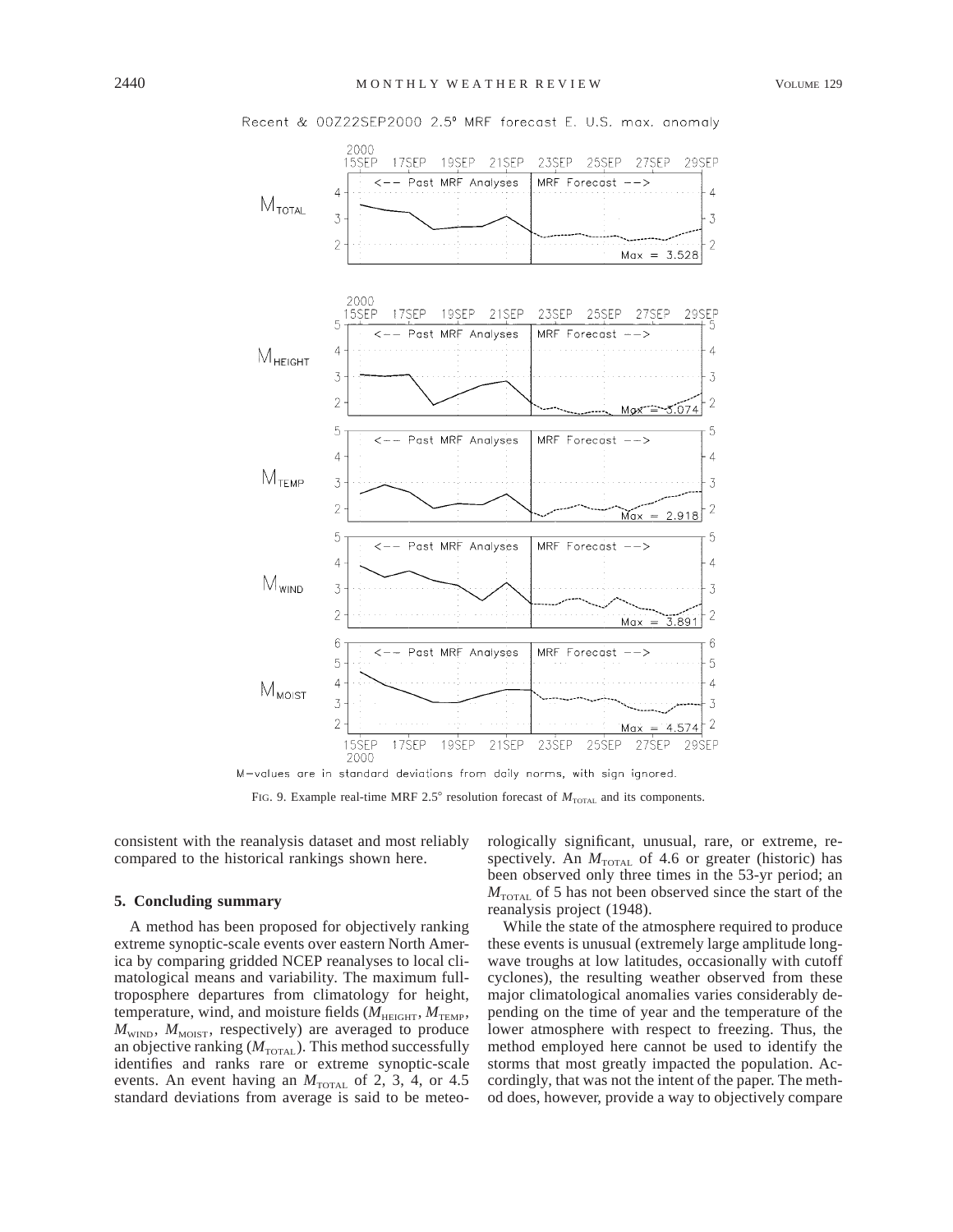anomalous events to determine the rarity of the event, minimizing the biases of land-based observational network density, population density, elevation, and time of year.

We must acknowledge that the decreased observations over oceanic areas produce a land versus ocean anomaly representation bias that cannot be removed by the current approach. However, by using the reanalysis dataset (which includes satellite-derived measurements of wind, temperature, and moisture over the otherwise data-sparse oceanic areas), a significant effort was made to reduce the magnitude of this bias. Finally, the temporally changing density of data availability must be remembered when comparing analyzed anomalies today to those prior to the introduction of moored buoys (1970s) and satellite-derived products (1990s).

The temporal distributions of rare meteorological events were examined. Rare events are far more likely in the late fall through early spring, when baroclinic instability and a concurrent meridional jet stream allow for large departures from climatological averages. However, the NAO index appears to have only a marginal correlation to the observed frequency of  $M_{\text{TOTAL}}$  ( $R =$  $-0.21$ ). The SOI index has a similar marginal correlation  $(R = -0.22)$ . Such low correlations suggest that these climate measurements describe less than 5% of the observed variability in  $M_{\text{TOTAL}}$ , leaving 90%–95% of the observed variability unexplained using the conventional climate indices. The  $M_{\text{total}}$  value gives a measurement of departure from climatology on the synoptic scale, while climate indices such as ENSO, PNA, and NAO give measurements of planetary wave scale departures from climatology. The planetary-scale wave pattern dictated by ENSO, PNA, and NAO may modulate slightly the occurrence of large  $M_{\text{TOTAL}}$  events but does not cause or prevent them from occurring.

There do appear to be long-term trends in the frequency of extreme events. The 1950s represent a decade when monthly top 10 events were more frequent than average, with the 1960s and 1970s being decades of relative inactivity. The 1980s and 1990s, however, were two decades of dramatic increase in frequency of monthly top 10 events. Although the changing data density over the 53-yr period introduces uncertainty into these decadal trends, the increased activity during the 1950s and dramatically decreased activity during the 1960s suggests that the decadal trends are likely a real atmospheric cycle and not a consequence of data density.

As future anomalous events occur, the rankings will be updated using the monthly updated reanalyses fields provided by the National Oceanic and Atmospheric Administration/Cooperative Institute for Research in Environmental Sciences (NOAA/CIRES) through the Climate Diagnostics Center (CDC). Updates to the rankings shown in Tables 2–4 will be made available online (http: //eyewall.met.psu.edu.). Further, real-time forecast fields from the NCEP Aviation, MRF, and Eta operational models and the local run of the MM5 model are being analyzed using the method shown here. Daily forecast  $M_{\text{TOTAL}}$  time series are also produced. This enables the user to determine analogs and reference magnitudes for upcoming events using the monthly and alltime rankings provided.

#### **6. Future research**

Future research will include evaluating operational model output to help forecasters identify potentially significant or historic weather events. Forecast products will be produced to help evaluate weather events by weather type using the climatological fields and those from operational numerical models and ensembles of these models. If these data prove useful, they could eventually be used in human forecaster and artificial intelligence applications to help assess the risks for flooding, damaging winds, record heat or cold, or record precipitation. Further, future verification methods based upon climatological departures may provide for a more stringent method of verification of events.

Finally, through the rankings provided here we hope that many previously unknown—yet interesting and unusual—synoptic-scale events will be studied. Despite their unusual climatological aspects and meteorological significance, there are a great many cases in Tables 2– 4 for which a reference could not be found outside *Storm Data.* As a consequence of those potential case studies and comparisons, a more complete literature on the range of extreme weather events would result.

*Acknowledgments.* The authors gratefully acknowledge the support of the National Weather Service and COMET for supporting this research. In particular, funds were provided by the University Corporation for Atmospheric Research (UCAR) Subaward UCAR S00- 24229. We would like to thank NCEP, NOAA/CIRES, and the CDC for providing the reanalyses grids for the 53-yr period, including the monthly updated fields via the Internet. Further, we are indebted to the Center for Ocean–Land–Atmosphere Studies at the University of Maryland for the use of the GrADS software package. This research was greatly aided by stimulating conversations with George Bryan, Paul Knight, Walt Drag, Lance Bosart, Jenni Evans, and Mike Fritsch. We would like to also thank Paul Head, John LaCorte, and Kevin Fitzgerald of the National Weather Service Office in State College, Pennsylvania, for their investigation of past events. Finally, we greatly appreciate the constructive feedback provided by Gary Carter and Joshua Watson of National Weather Service Eastern Region, John Gyakum, and two anonymous reviewers.

#### **REFERENCES**

Abraham, J., K. Macdonald, and P. Joe, 1991: The interaction of Hurricane Hugo with the mid-latitude westerlies. Preprints, *19th Conf. on Hurricanes and Tropical Meteorology,* Miami, FL, Amer. Meteor. Soc., 124–129.